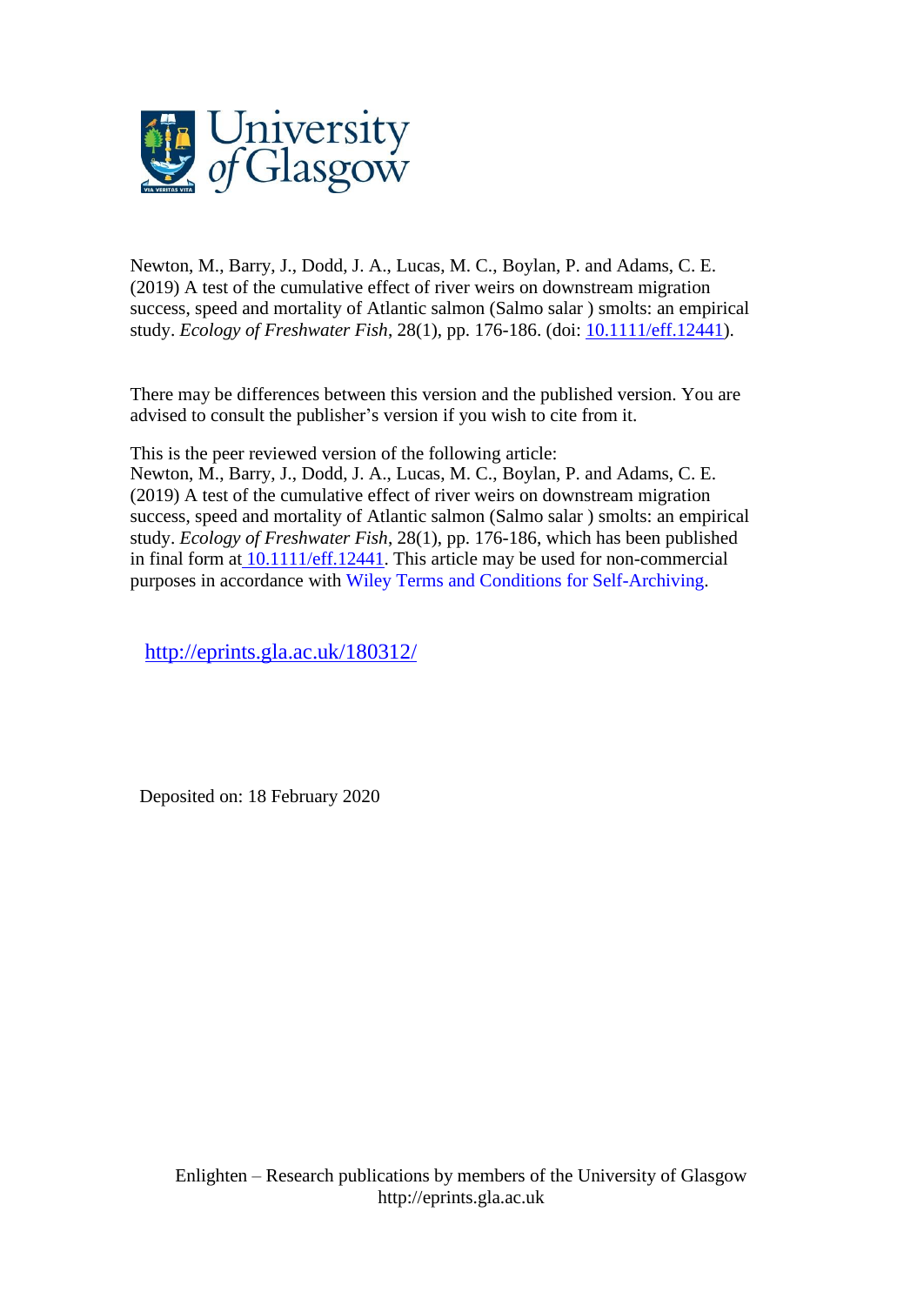| $\mathbf{1}$   | A test of the cumulative effect of river weirs on downstream migration                                                                                |
|----------------|-------------------------------------------------------------------------------------------------------------------------------------------------------|
| $\overline{2}$ | success, speed and mortality of Atlantic salmon (Salmo salar) smolts: an                                                                              |
| 3              | empirical study                                                                                                                                       |
| $\overline{4}$ |                                                                                                                                                       |
| 5              | Final version accepted on 30 July 2018 for publication in Ecology of Freshwater Fish                                                                  |
| 6              | Matthew Newton <sup>a</sup> , James Barry <sup>a</sup> , Jennifer A. Dodd <sup>a</sup> , Martyn C. Lucas <sup>b</sup> , Patrick Boylan <sup>c</sup> , |
| 7              | Colin E. Adams <sup>a</sup> .                                                                                                                         |
| $8\,$          |                                                                                                                                                       |
| 9              | a)<br>Scottish Centre for Ecology & the Natural Environment, IBAHCM, University of                                                                    |
| 10             | Glasgow, Rowardennan, Glasgow, G63 0AW UK.                                                                                                            |
| 11             |                                                                                                                                                       |
| 12             | b)<br>Department of Biosciences, University of Durham, South Road, Durham DH1 3LE, UK.                                                                |
| 13             |                                                                                                                                                       |
| 14             | c)<br>Loughs Agency, 22 Victoria Road, Derry, Northern Ireland, BT47 2AB, UK                                                                          |
| 15             |                                                                                                                                                       |
| 16             | Matthew.Newton@glasgow.ac.uk                                                                                                                          |
| 17             | 01360 870271                                                                                                                                          |
| 18             |                                                                                                                                                       |
| 19             | <b>Running Title:</b> Downstream migration success of Atlantic salmon smolts                                                                          |
| 20             |                                                                                                                                                       |
| 21             |                                                                                                                                                       |
| 22             |                                                                                                                                                       |
|                |                                                                                                                                                       |
| 23             |                                                                                                                                                       |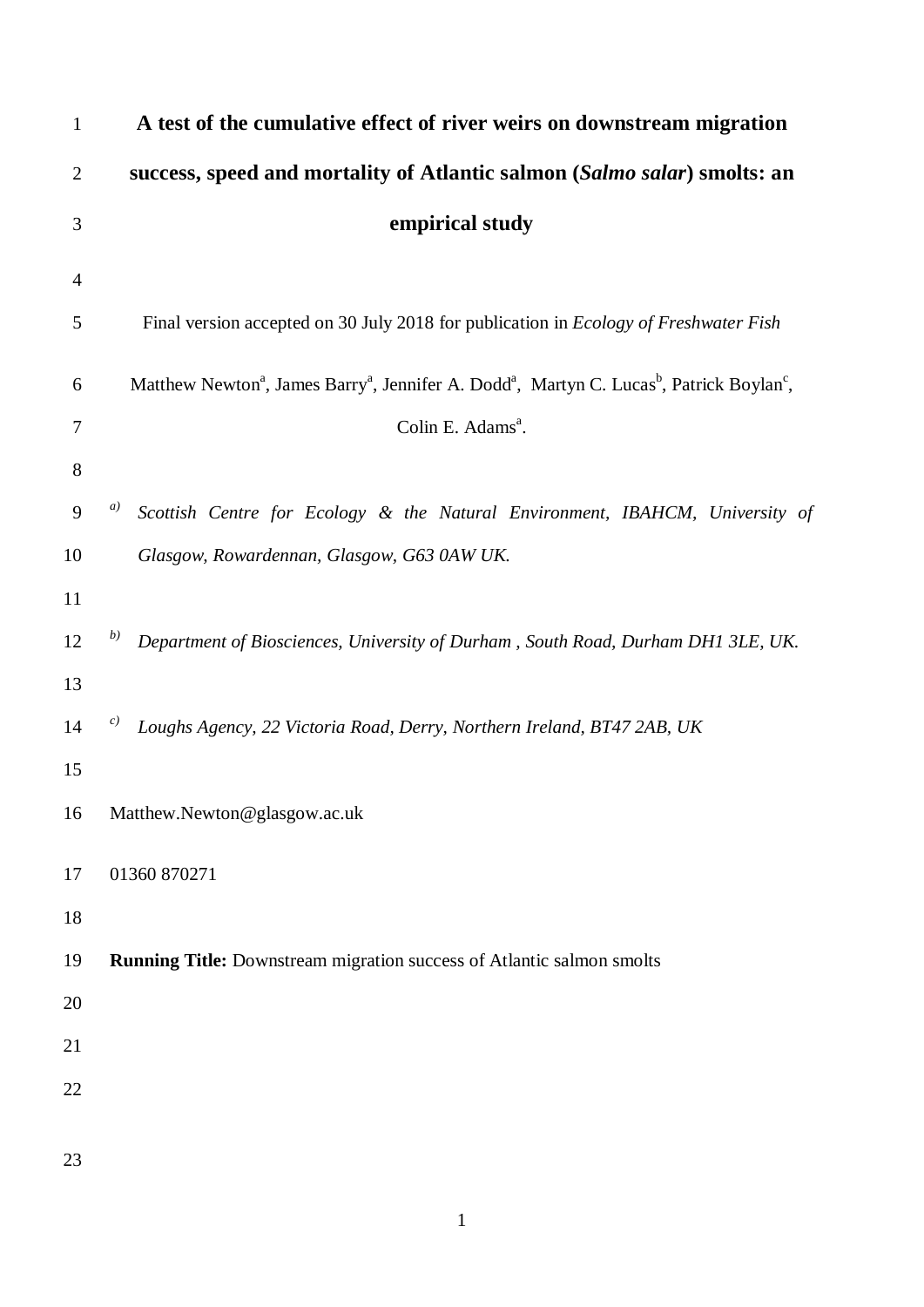#### **Abstract**

 This study investigated the cumulative impact of weirs on the downstream migration of wild Atlantic salmon *(Salmo salar)* smolts in the River Foyle, Northern Ireland. In spring of 2013 fish were released in two tributaries of similar length; one tributary (impacted) had seven low head weirs along the migration pathway and the other was devoid of such structures (un- impacted). Salmon smolts fitted with acoustic transmitters were monitored via a passive acoustic telemetry array during downstream migration. In 2014 the study was repeated only in the impacted tributary. Overall freshwater survival rates were high (>94%). There was no significant difference in mortality, movement pattern, delay or travel speeds between rivers or between years at any phase of migration. Escapement of salmon smolts through Lough Foyle (a marine sea lough) to the open ocean was low, approximately 18% in each year. Escapement did not differ between impacted and un-impacted rivers. This study showed no post-passage effects of weirs on mortality, migration speed or escapement of downstream migrating smolts. This suggests that the elevated mortality at low head obstacles described in other studies is not inevitable in all river systems. Migration through rivers with natural riffle-pool migration may result in similar effects as those from low-head weirs. Causes of apparent high mortality in the early part of marine migration in this study, are unknown; however similar studies have highlighted the impact of fish predators on smolts.

 Key Words: *Salmo salar*, Habitat fragmentation, River barriers, Downstream migration, Survival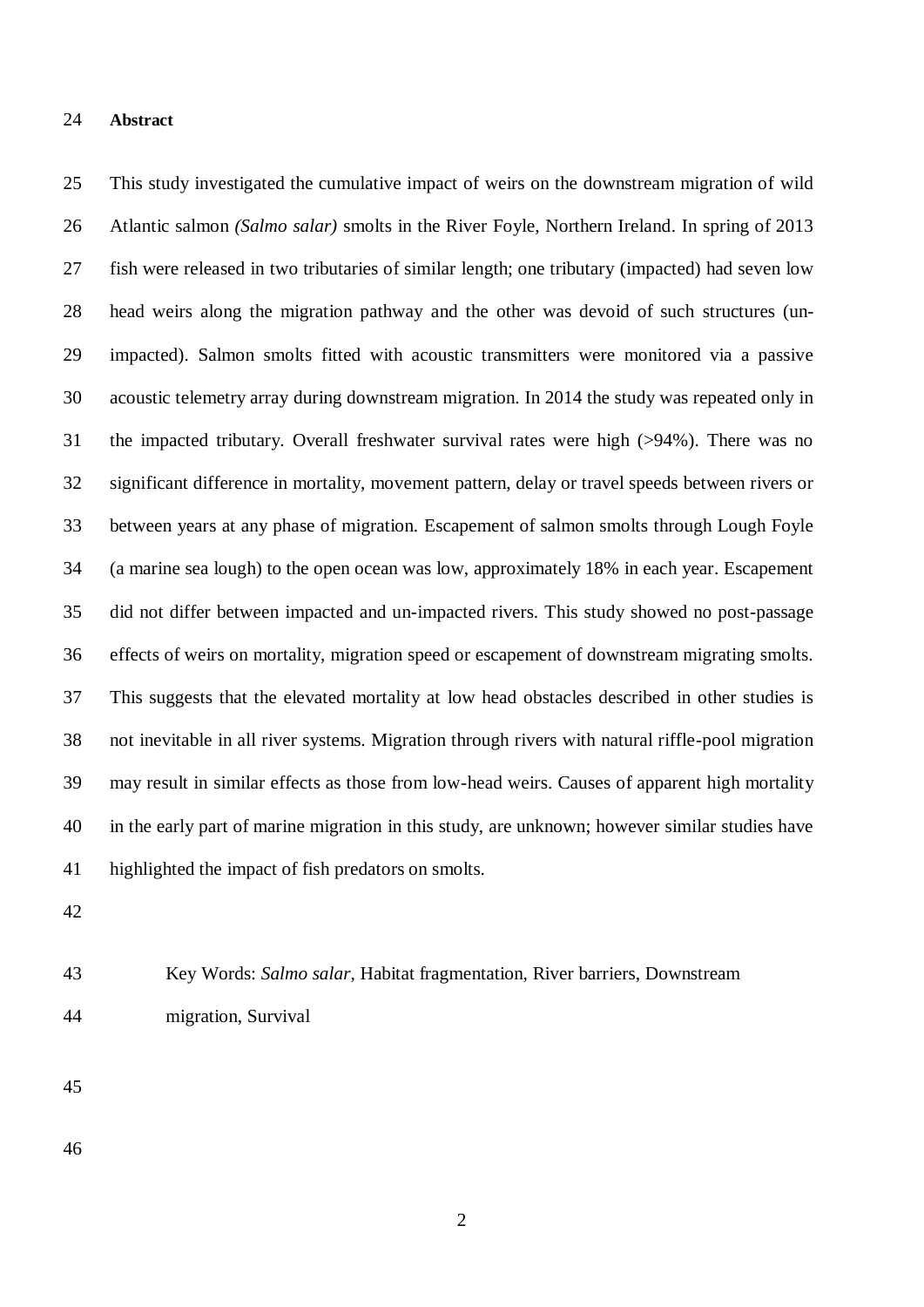#### **Introduction**

 Habitat corridors, which connect larger pieces of habitat together within a dissimilar matrix are essential in facilitating gene pool coherence, recolonisation post disturbance and population recruitment (Beier and Noss 1998; Elosegi et al*.,* 2010). Species decline and extinction is often preceded by the fragmentation of its distribution (Ceballos & Ehrlich 2002; Baguette et al*.,* 2013). Terrestrial connectivity enables animals to cross from one habitat patch to another, often using one of several paths. In aquatic riverine habitats however, longitudinal movement, along the river channel, tends to be dominant (Cote, Kehler, Bourne, & Wiersma, 2009) although in floodplain reaches, lateral movements are sometimes imperative (Lucas & Baras 2001). Hydrological connectivity and the water-mediated transport of organisms, energy and matter, is thus critical to ecosystem functioning. Species that migrate within river habitats and between river and ocean habitats (e.g. anadromous and catadromous fishes) are inevitably highly vulnerable to river corridor fragmentation.

 In-river structures, both natural and artificial, such as waterfalls, dams, weirs, fords, and culverts can have major impacts on fish communities, preventing free movement along the riverine corridor (Baras et al*.,* 1994; Lucas & Frear 1997; Jager et al*.,* 2001; O'Hanley & Tomberlin 2005; Kemp et al*.,* 2008). It is estimated that in England and Wales alone there are 25,000 in-river, man-made, obstructions, of which 3,000 are significant and require mitigation in order to meet objectives set by the Water Framework Directive (Directive 2000/60/EC), and EU Eel legislation (EC No. 1100/2007) (Environment Agency 2009).

 The impacts of large engineered in-river structures (>5 m head height; predominantly hydropower dams), particularly on fish populations and assemblages is well documented (Gowans et al*.,* 2003; Antonio et al*.,* 2007; Meixler et al*.,* 2009; Branco et al., 2012). The effects of low-head obstacles (<5 m head height) has however received much less attention, 71 vet they too have also been shown to have serious implications for fish passage (Lucas  $\&$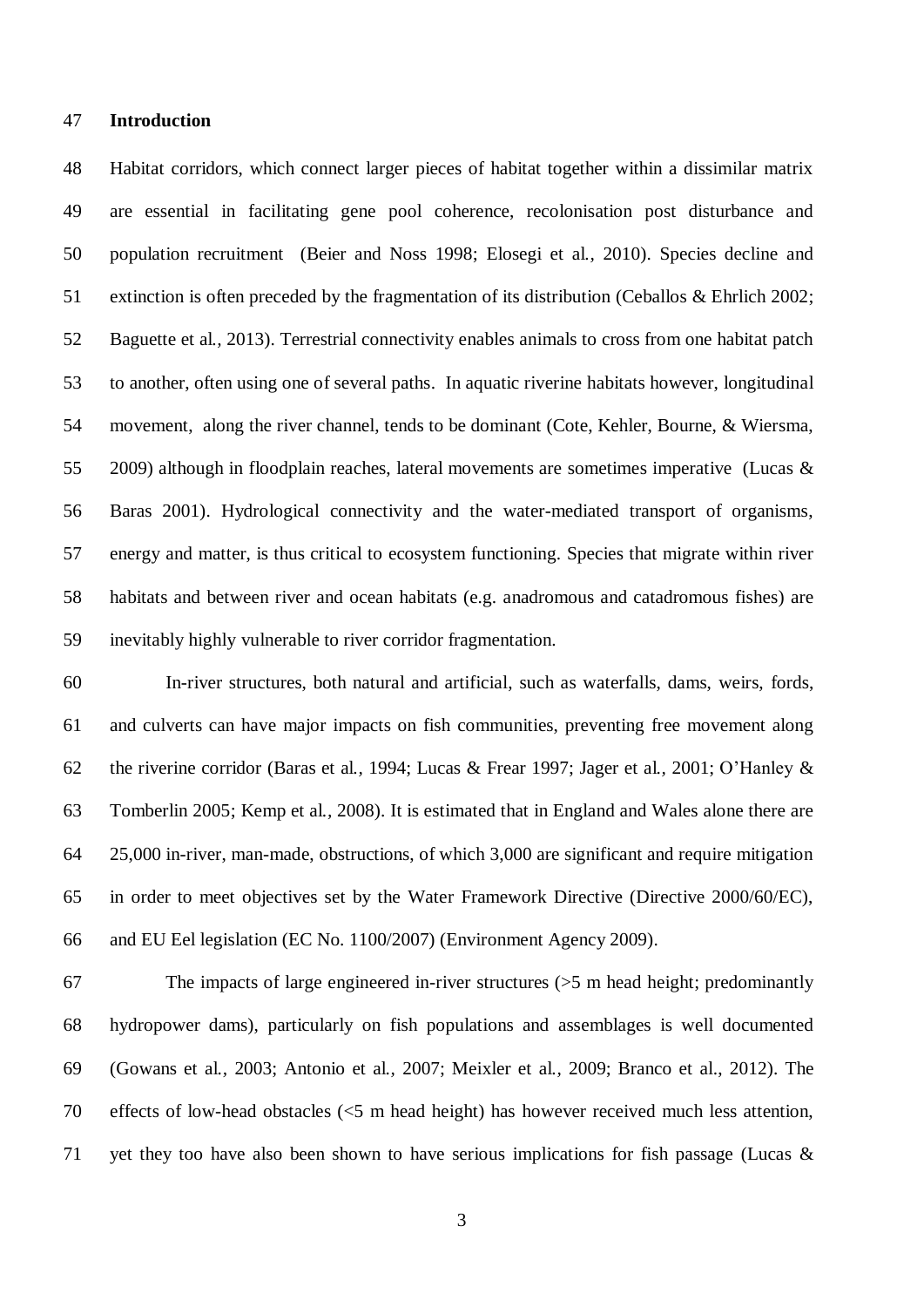Frear 1997; Ovidio & Philippart 2002; O'Connor et al*.,* 2006; Gauld et al*.,* 2013). Determining the likelihood of fish passage at river obstacles is highly complex because of the numerous environmental and biological variables that may influence passage. The swimming and leaping capabilities of fish of different sizes and species, as well as the heterogeneity of environmental variables associated with riverine systems, such as flow and temperature, all affect the probability of successful barrier (natural or man-made) passage (Baras & Lucas 2001). As such, any single barrier may prevent migration, cause a temporary delay in migration, or have no effect whatsoever depending on the environmental conditions and organism's biology. Passage at small scale barriers is likely to be highly temporal and 81 defined by changing environmental conditions, particularly flow (Kemp & O'Hanley 2010). Such barriers are likely to be permeable to some species or some individuals of that species, for example to a few size classes (Lucas & Frear 1997, O'Connor et al*.,* 2006; Lucas et al*.,* 2009), resulting in temporary and variable delays to migration.

 Downstream migration patterns of fish over small scale obstacles remains relatively poorly described and quantified, however the reluctance of fish to progress downstream when confronted with an in-stream barrier has been documented (Haro et al*.,* 1997; Jepsen et al*.,* 1998). Elevated mortality resulting from physical damage during passage through hydropower turbines is regularly reported (Hvidsten & Johnsen 1997; Thorstad et al*.,* 2012a). It is also possible that physical damage of fish occurs from downstream passage of over-spill weirs, through contact with the weir face or stream bed due to hydraulic forces present at such structures. This impact, not necessarily causing instant mortality, may result in a delayed response, affecting individuals during the later migration. Thus to fully understand the impact of low head impoundments and how these man-made structures compare with passage within a natural system without engineered structures, it is essential to understand post-passage impacts in addition to pre-passage behaviour (Roscoe et al., 2011).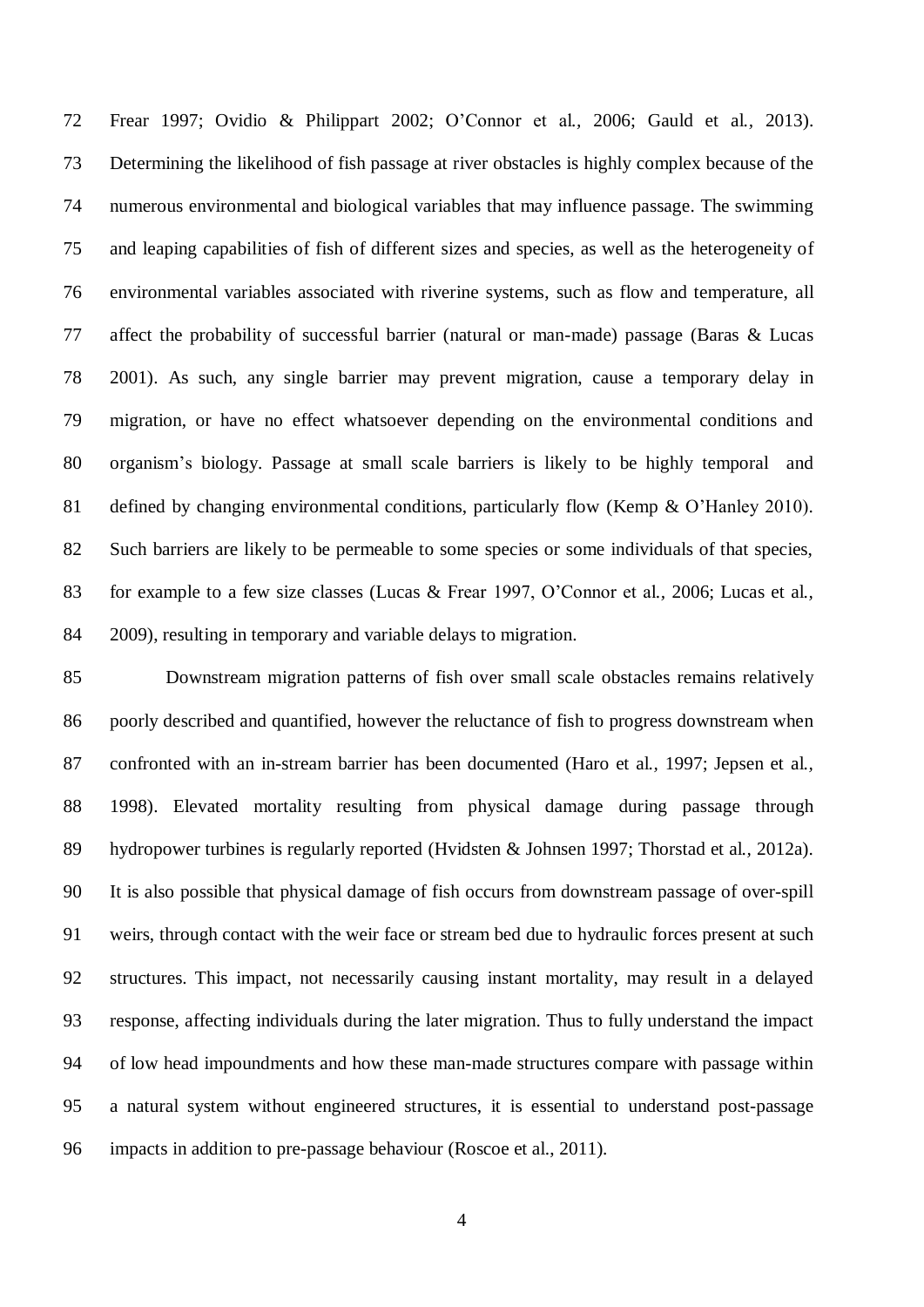Migration delays and increased mortality have been shown in downstream migrating anadromous trout *(Salmo trutta)* smolts over a single low head weir of 3m in height (Gauld et al., 2013). This study showed mortality rates of between 9% and 44% of tagged fish associated with a single weir and that the mortality rate was highly dependent upon flow rate. Even mortality rates from the lower end of the range recorded by Gauld et al., (2013), point towards a potentially high cumulative loss over several low-head obstacles in series. The measurement of this cumulative impact for small engineered structures is rare, although it has been demonstrated for medium-sized and larger obstacles (Gowans et al*.,* 2003; Holbrook et al*.* 2011). However the idea that delayed migration in general can have serious negative impacts is commonly expressed (Chanseau & Larinier 1999; Naughton et al*.,* 2005; Caudill et al*.,* 2007; Holbrook et al*.,* 2011). Downstream migrating smolts are subjected to predation from mammalian, avian and fish predators, where the impact of a barrier is a delay or an overall reduction in travel speed during migration, this can negatively impact upon survival through increased exposure to predation risks (Jepsen et al*.* 1998; Koed et al*.* 2002). A number of studies on salmonids indicate a positive correlation between migration success and migration speeds through entire systems (Chanseau & Larinier 1999; Naughton et al*.,* 2005, Holbrook et al*.,* 2011).

 There is a paucity of studies that have examined smolt migration in pristine or natural systems (Welch et al., 2008), thus information on natural migration speeds, delay and particularly mortality resulting from natural riverine structures, such as rapids, pools and riffles, is lacking. Studies on impacted rivers alone also lack any credible control against which to test migration behaviour; such information would allow any direct effect of riverine barriers to be assessed in terms of delayed migration or mortality within regulated rivers (Thorstad et al*.,* 2007).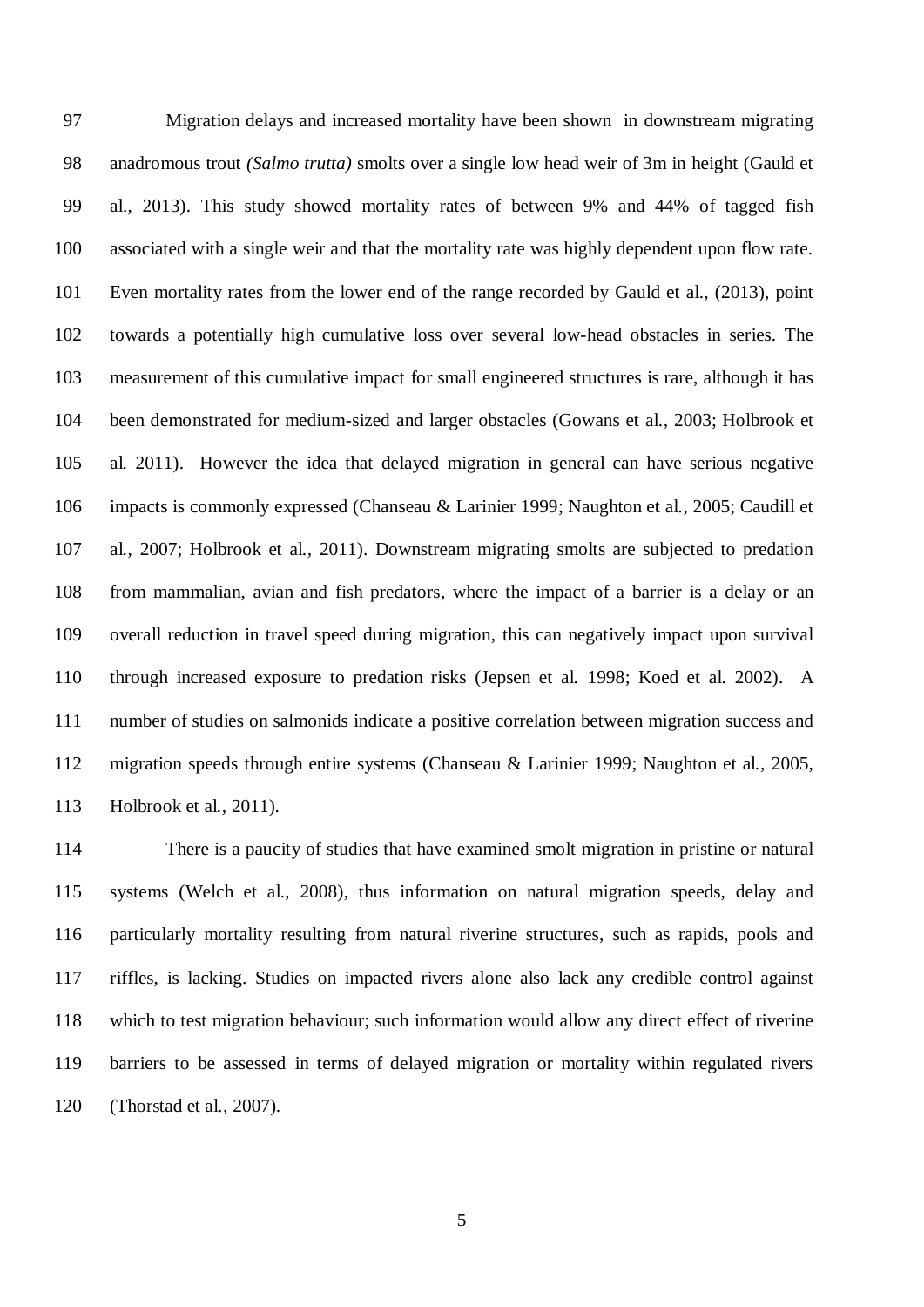Only recently has technology become available that allows us to address some of these behavioural questions. Telemetry enables the real-time movement of fish to be studied, allowing the environmental factors which enable migration or cause delay to be measured, whilst at the same time assessing mortality and migration success. The study presented here, used acoustic telemetry and a comparative approach to compare seaward migration of Atlantic salmon smolts in adjacent tributaries: one with no man-made obstacles; the second with seven, low head, man-made obstacles in series.

 It was hypothesised that the cumulative effect of low-head, but passable, barriers would be to reduce travel speed, increase mortality rate and lower escapement success of seaward migrating Atlantic salmon smolts, by comparison to those in a neighbouring river without such obstacles.

#### **Methods**

### *Study Area*

 The study was carried out in the River Foyle system (55°00'N; 07°20'W). The river has a 136 catchment area of  $4450 \text{ km}^2$  and forms part of the border between the Republic of Ireland and Northern Ireland (UK) (Fig. 1). The whole Foyle system is designated an EU Special Area of Conservation (SAC) for Atlantic salmon. There are two main tributaries within the catchment; the River Finn, which is free from anthropogenic river obstacles apart from a single fish counting weir (between F4 and F5), the form of which has been shown to have no impact on upstream fish movement (Smith, Johnstone, & Smith, 1997). In contrast, the second major tributary, the River Mourne, has seven man-made low-head overspill weirs along its length (Fig. 1, Table 1). All barriers span the complete river width and had water flowing over them continuously during the study period (albeit the depth varied with time). Here the Rivers Finn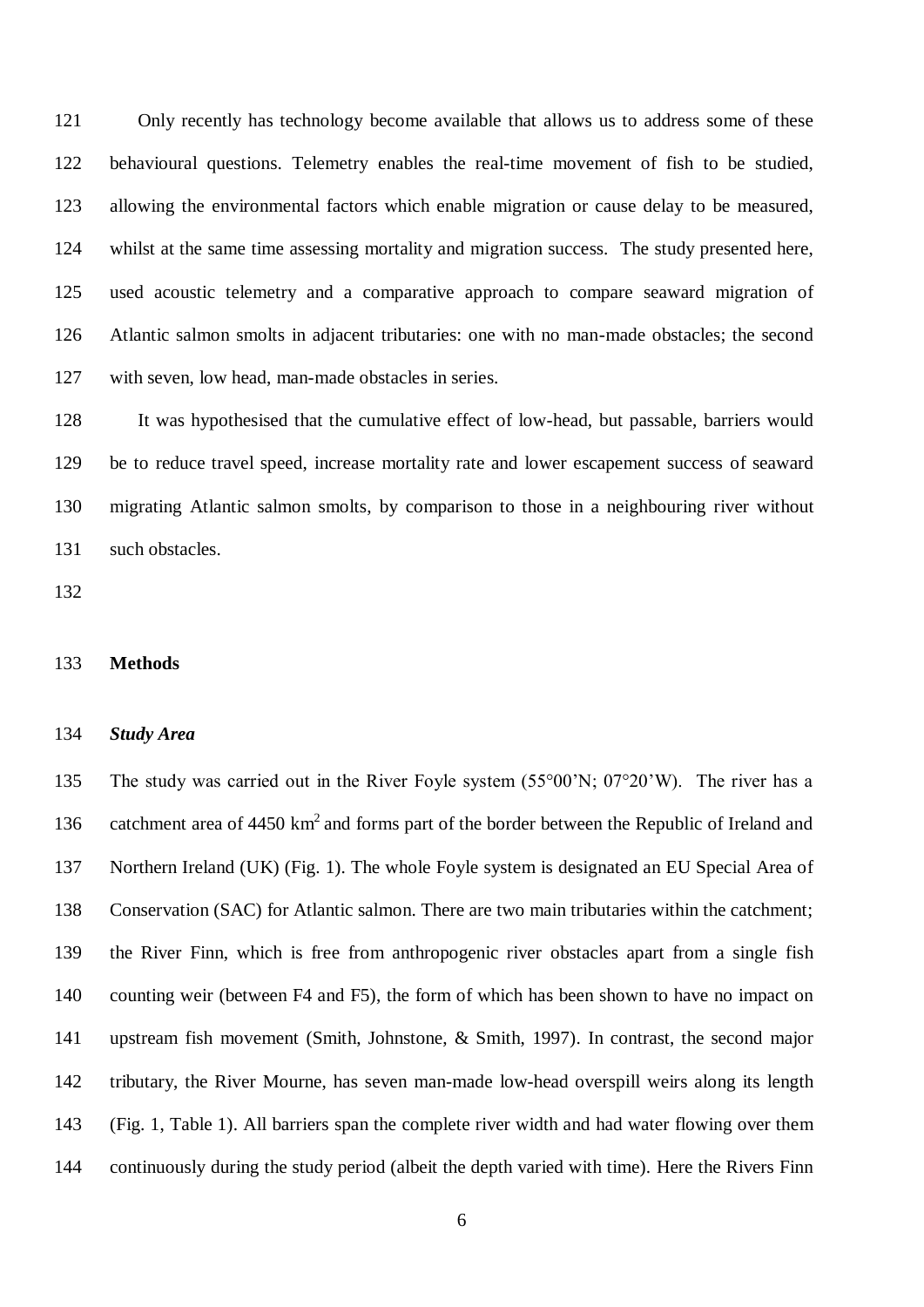

 Figure 1: Location of the Foyle catchment in Ireland, on the border between Northern Ireland and the Republic of Ireland (top left). Automatic listening station (ALS) deployment throughout the catchment is presented in the main map. Bottom left is a larger version of the headwater of the impacted river where river barriers and release sites are in close proximity. River flow is in a northerly direction, the River Foyle is tidal downstream from the confluence of Rivers Finn and Mourne (L1).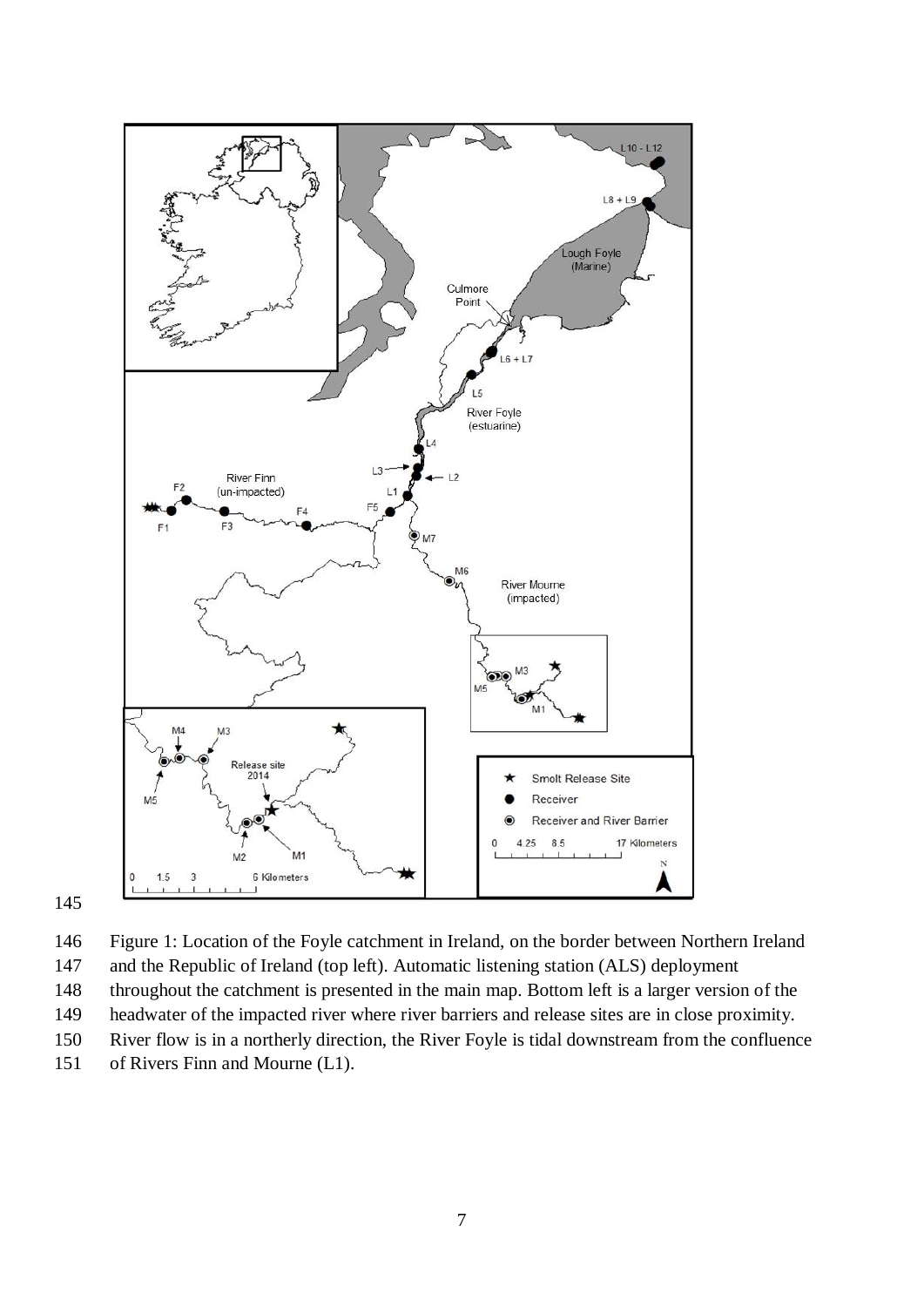and Mourne will be referred to as 'un-impacted' and 'impacted' rivers, respectively. The confluence of these two rivers form the upper reach of the tidal River Foyle and represents a transitional/estuarine habitat with surface salinity levels (Practical Salinity Units [PSU]) at its most upstream point (L1, Fig.1) averaging 0.14psu, increasing to 26.6psu at Culmore Point, where the river enters a large sea lough, Lough Foyle (Fig. 1). The section from the confluence of the un-impacted and impacted tributaries to the entry of the sea lough, will be referred to as 'estuarine.' Lough Foyle salinity levels average 26psu at its most inland location (Culmore Point - where it is strongly influenced by freshwater run-off) to 35psu at its most northerly point where salinity rarely falls below 32psu (salinity data provided by Department of Environment Marine Environment Division, Northern Ireland). The Lough Foyle section will be referred to as a 'sea lough' and classified as the early marine phase migration for emigrating salmon smolts.

#### *Smolt capture and tagging*

 This study was conducted across two years. In 2013 fish were tagged in both the impacted and un-impacted rivers. Unexpectedly (*cf* literature, see above), in 2013, freshwater survival was high in the impacted river and there was no significant difference in travel speeds in freshwater between the impacted and un-impacted rivers. Therefore, in 2014, to determine if the same pattern held, the study was repeated in the impacted river. Due to resource limitations, tagged fish were released only in the impacted river.

 In 2013, salmon smolts were captured by electro-fishing in the upper reaches of both 172 rivers between the  $14<sup>th</sup>$  and  $15<sup>th</sup>$  April. Due to technical problems, salmon smolts were captured by rod and line in April 2014. Smolts were placed into a holding tank filled with aerated river water. Fish large enough for tagging (>15g) and which were also clearly smolting, were anaesthetised with clove oil (0.5mg per litre); mass (g) and fork length (FL,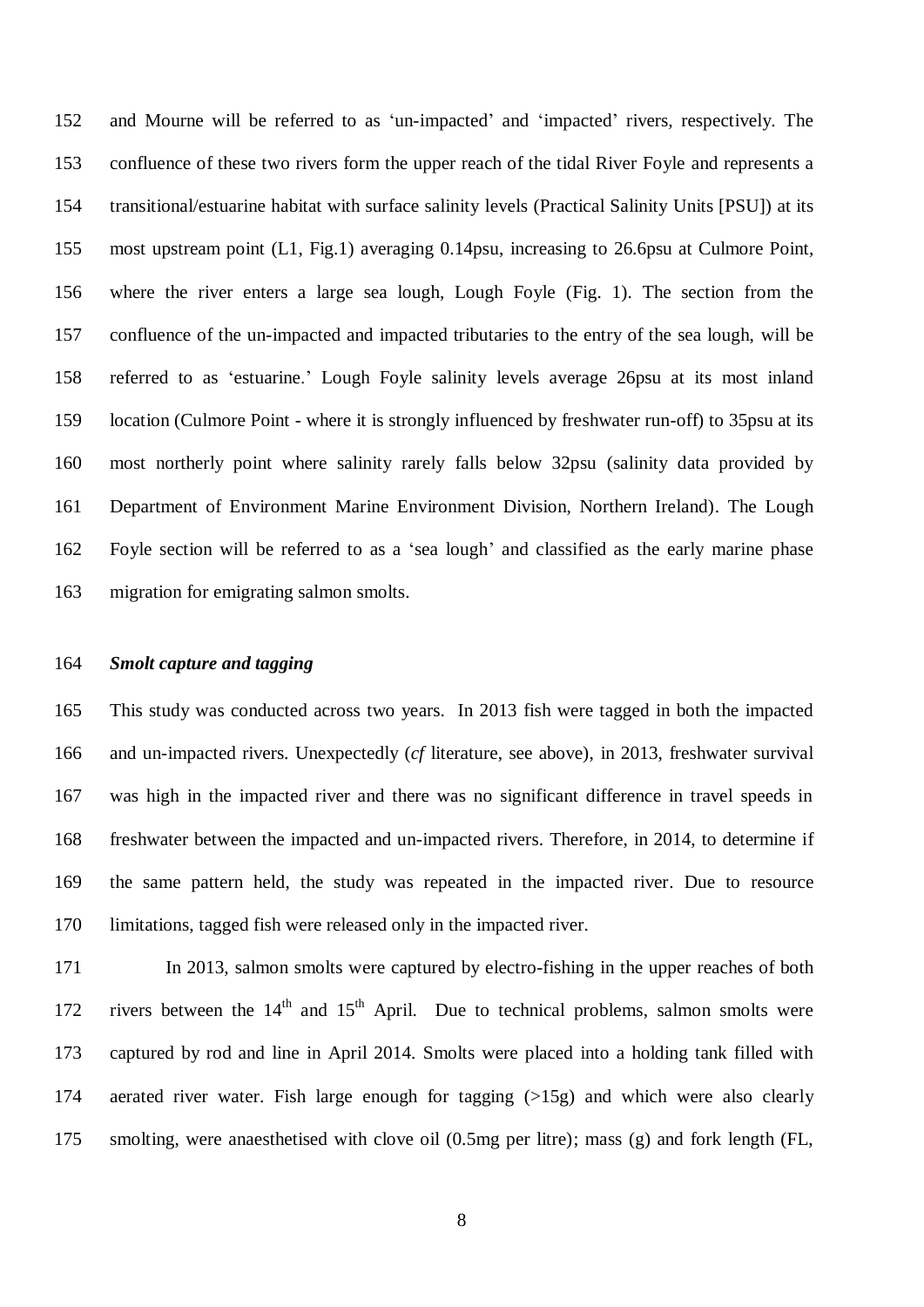mm) were recorded prior to being placed on a v-shaped surgical pillow saturated with river water. An incision (11-13mm) was made along the ventral abdominal wall anterior to the pelvic girdle. A coded acoustic transmitter (either, Model LP-7.3, 7.3mm diameter, 18mm length, 1.9g weight in air, Thelma Biotel AS, Trondheim, Norway [2013], or Model V7-2x, 7 mm diameter, 18 mm length, 1.4 g weight in air, Vemco Ltd, Nova Scotia, Canada [2014]) was inserted into the peritoneal cavity. The incision was closed with two independent sterile sutures (6-0 ETHILON, Ethicon Ltd, Livingston, UK). Fish were aspirated with 100% river water throughout the procedure. Tags were programmed to have an acoustic transmission 184 repeat cycle of  $30s \pm 50\%$ , giving a tag life span in excess of 90 days.

 On completion of tagging, fish were placed into a recovery bucket filled with aerated river water and allowed to recover before being placed into a keep box which was positioned in-river overnight. No mortality occurred at any stage throughout the tagging period. Fish were released the day after tagging close to their capture site within their respective tagging groups (Fig. 1).

## *Acoustic Tracking*

 Movement of tagged smolts was determined using fixed position automatic listening stations (ALS) (Vemco: VR2W). All ALS were deployed prior to tagging and release of fish, ALS were recovered in July of each year, after the migration period and the expected tag life had been reached. Six ALS were positioned in the impacted river (M1 – M7), each located slightly upstream from a river obstacle (Fig. 1). All such structures were over-spill sloping weirs, apart from M1 which comprised a degraded historic weir and a series of rapids and M6, a vertical weir. Barriers ranged from 0.75-4.3m head height (Table 1).

 Five ALS were assigned to the un-impacted river (F1 - F5), located at deep holding pools or glides where river flow was generally slow and similar to the conditions created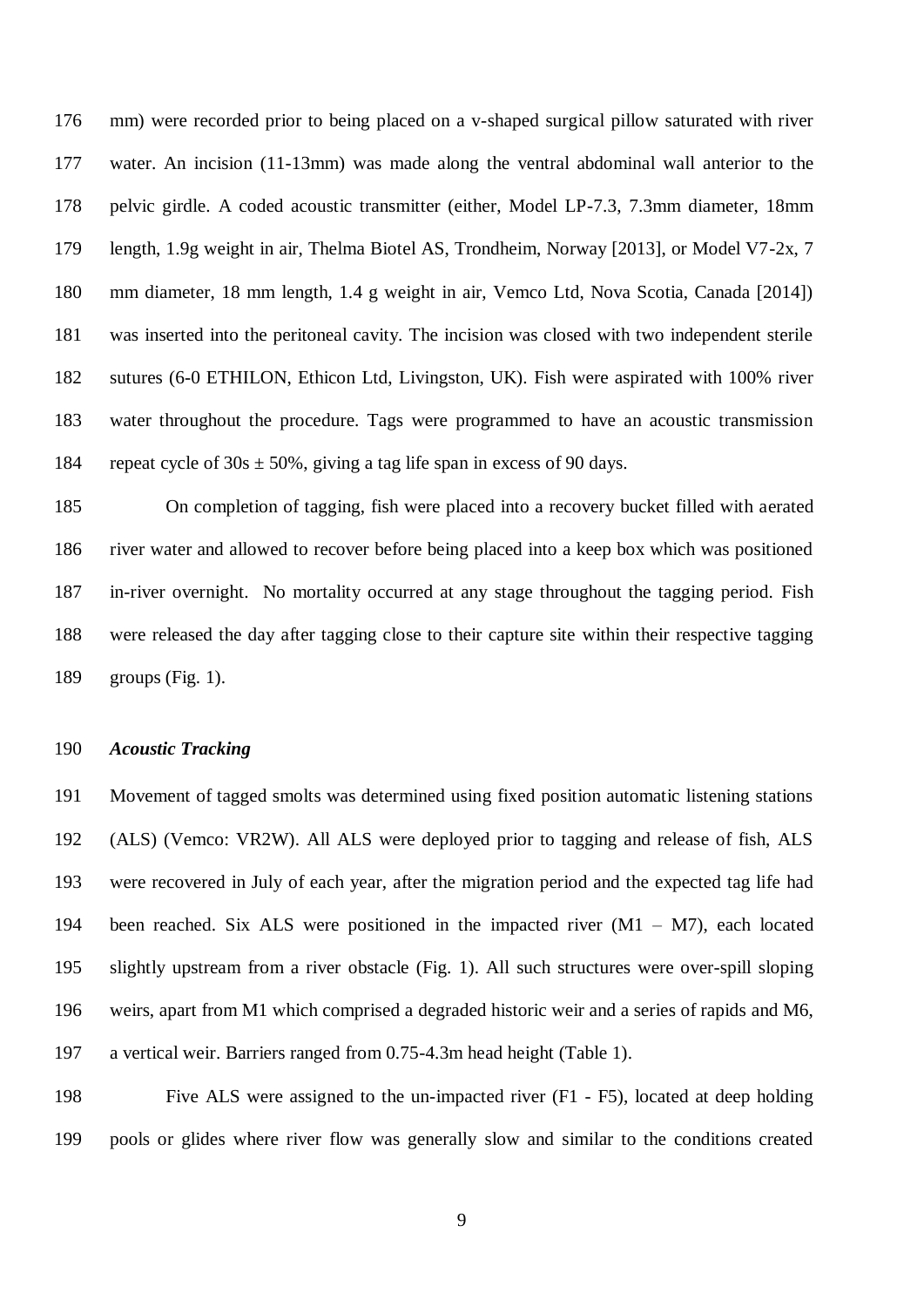artificially above man made obstacles (i.e. deep, slow moving impounded water located immediately upstream of riverine barriers) (Fig. 1). An additional four ALS were positioned 202 downstream of the confluence of the study rivers  $(L1 - L4)$  at the tidal limit of the River Foyle. To ensure adequate spatial coverage and detection of emigrating smolts from both rivers, data from these were combined to create a single detection zone henceforth named L4. A further three ALS were located downstream within the estuarine part of the River Foyle (L5 - L7). Entrance to the sea lough was defined as detection at L6 or L7. Two final receivers covered the exit from the Sea Lough into the Atlantic Ocean with successful early marine migration being defined as detection at either L8 or L9.

 Range tests were undertaken throughout the array to ensure complete receiver coverage at each location, providing a detection gate through which tagged individuals had to pass. More specifically at ALS L8 and L9 (Fig.1), to ensure detection coverage was adequate to detect passing tags, an acoustic tag (Model LP-7.3, 139dB re 1 μPa power, Thelma Biotel AS, Trondheim, Norway 2013) was suspended at 3 m depth and trolled for 1500m by a drifting boat (engine off) to test for acoustic breaches, this was repeated four times. Data from this exercise identified an effective acoustic range of 450m and thus receivers were deployed to create overlap in the detection ranges of ALS L8 and L9. Tag failure rate reported by 217 manufacturers (Vemco, Thelma) is low (<2%). For Thelma tags of the same model used here Gauld et al. (2013) reported control tag failure rates of 0% in field tests. In 2014, three receivers were also located in a transect stretching 2 km out from the North coast of Ireland, 220 adjacent to Lough Foyle  $(L10 - L12, Fig. 1)$ .

 Here, freshwater migration is defined as the movement of tagged fish from the most 222 upstream receiver (M1 or F1) downstream to L4. In 2014, receivers L1 to L4 were removed for logistical reasons, and freshwater migration in the impacted river was calculated as occurring between M1 and M7 in 2014. It is assumed that fish which were detected at the first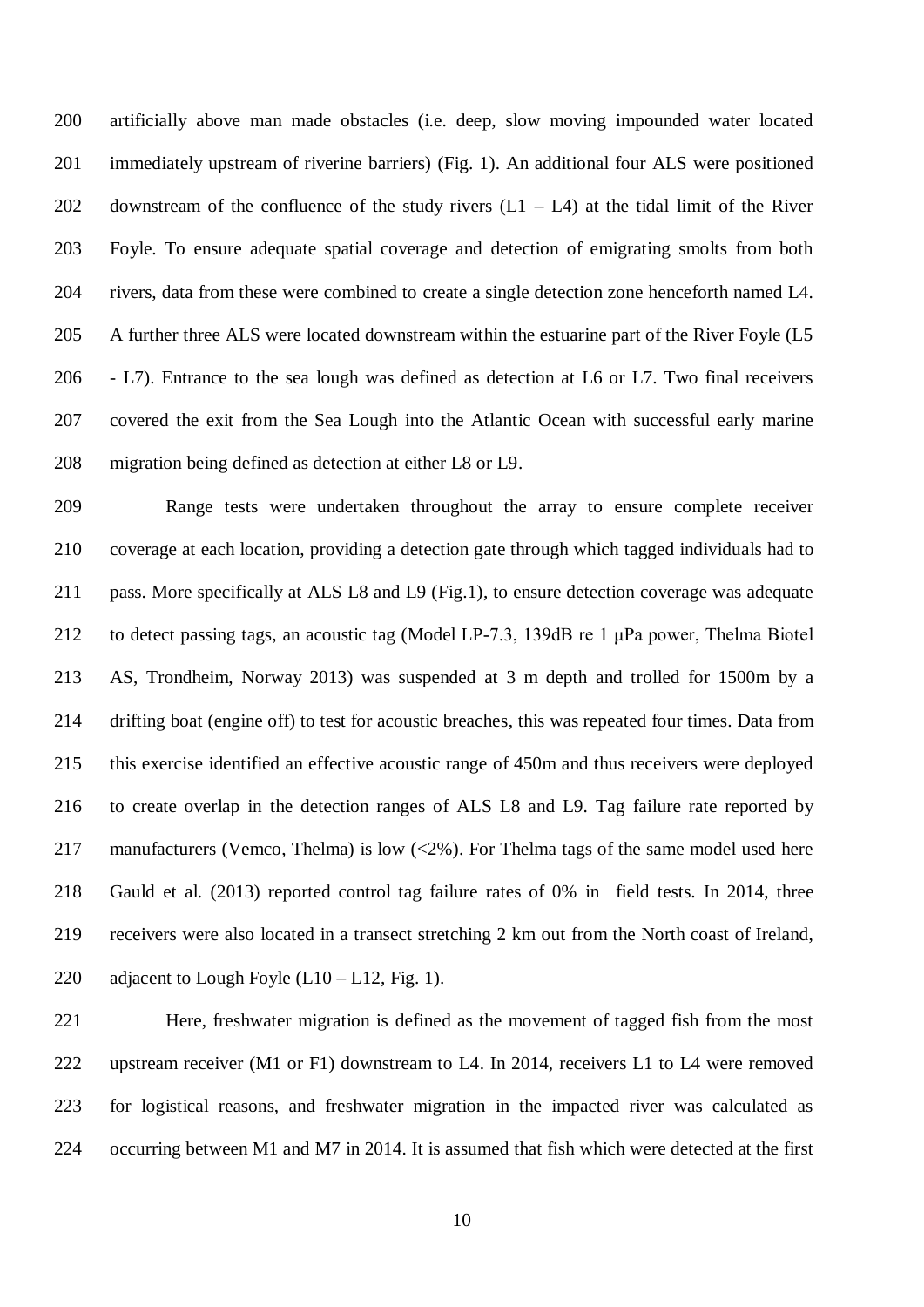upstream receivers (M1 or F1) but not detected leaving freshwater, died within the freshwater section and are thus defined as freshwater mortalities. This is a reasonable assumption as de- smoltification is rare in Atlantic salmon smolts (McCormick, Hansen, Quinn, & Saunders, 1998). Successful estuarine migration is defined here as the movement of fish between L4 and 229 L6 + L7 in 2013 and between M7 and L6 + L7 in 2014 (due to the removal of L4), similarly 230 fish that were detected at L4 (M7 in 2014) but not at  $L6 + L7$  are assumed to have died within the estuary (estuarine mortality). Successful early marine phase migration is defined as movement between L6 or L7 to where the lough discharges into open sea (L8/L9), finally fish 233 detected at  $L6 + L7$  but not at L8/L9 were assumed to have died within the sea lough (early marine mortality).

 Freshwater travel time of smolts was calculated as the time between the last detection at receiver M1 or F1, and first detection at the estuarine receiver L4 (M7 in 2014). Estuarine travel time was calculated as the time from the last detection on L4 (M7 in 2014) until the first detection at L6 or L7. Data from 2013 for the impacted river were recalculated to account for receiver location change (removal of L4 in 2014) i.e. freshwater travel calculated as M1 to M7 and estuarine travel as M7 to L6 or L7 (same distances at 2014), enabling a direct comparison between years. Analysis was thus conducted both spatially, within one year (impacted vs un-impacted, 2013) and temporally (impacted 2013 vs impacted 2014).

 Distance travelled between detection sites was calculated using the centre line of the river with ARC GIS software. It is recognised that this is not the shortest or longest possible route an individual may use; however it is likely to be representative of the actual migration 246 distance. Freshwater travel distance in the impacted river  $(M1 - L1)$  was 50 km, 16% longer 247 than the un-impacted river  $(F1 - L1)$  survival results are reported on a kilometre by kilometre 248 basis and migration speed in  $km.d^{-1}$  to reflect this variation.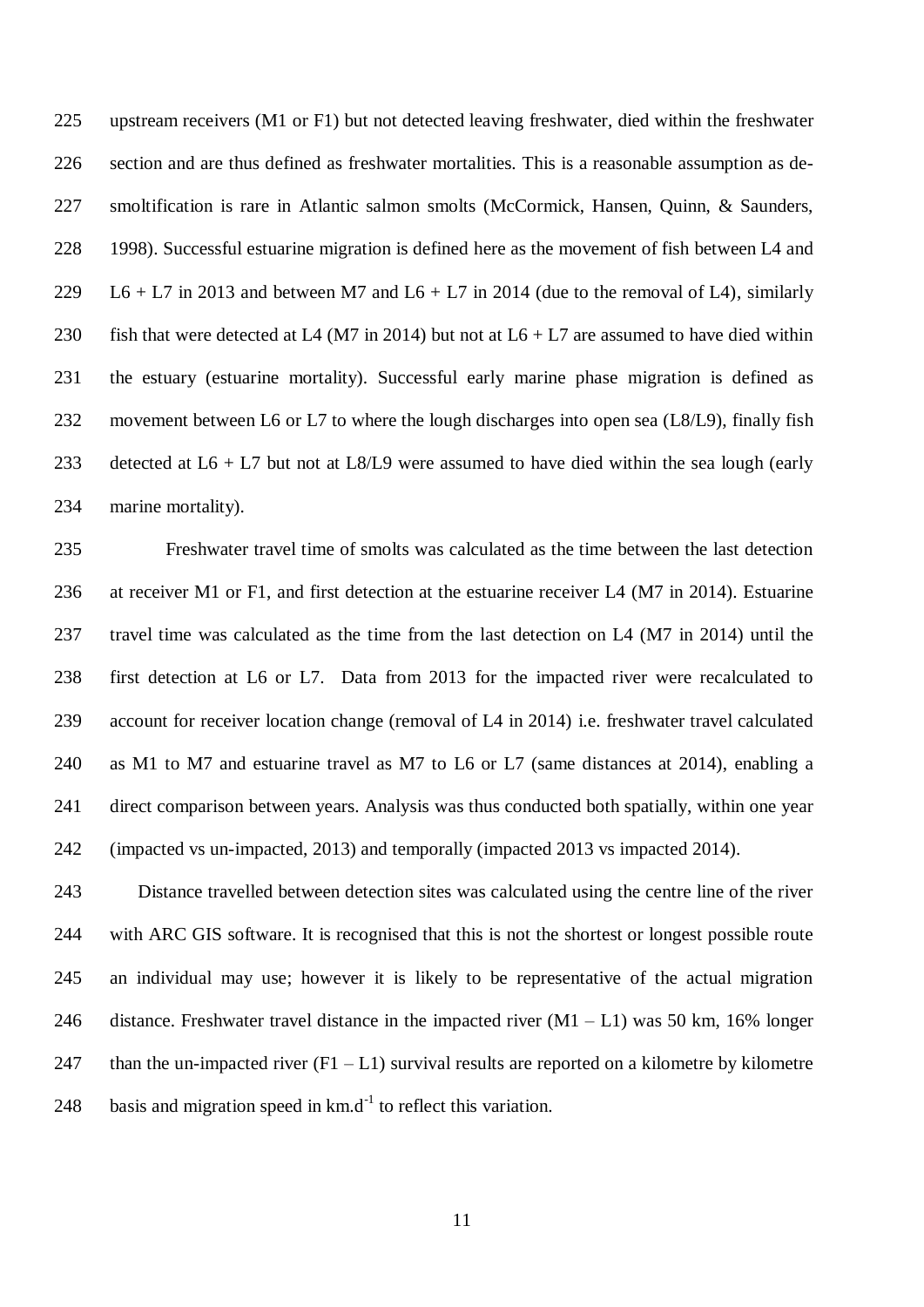#### *Environmental data*

 River flow data for the rivers were provided in the form of discharge data for the impacted river (provided by the Department of Agriculture and Rural Development, Northern Ireland), and stage (used as a proxy for discharge, provided by the Office of Public Works, Ireland) for the un-impacted river. Mean daily discharge from the impacted river was used to assess flow conditions for the study period in both 2013 and 2014. Data from the previous ten years were also analysed to identify long term trends in river flow for the impacted river (Fig. 3).

## *Statistical Analysis*

 All analysis was performed using R statistical software programming. Welch-t-tests were used to test for differences in fork length between populations. Normality of data was confirmed using a Shapiro Wilks test. Where normality was not confirmed or assumptions of t-tests not met, Wilcoxon Mann-Whitney rank sum tests were performed. Wilcoxon Mann- Whitney rank sum tests were also performed on differences in delay times between rivers and speed of travel due to some observations highly skewing the mean observation. Fisher's exact tests were used to determine if the observed frequencies of mortalities was different from expected frequencies between years, rivers and phases of migration. Analysis of variance (ANOVA) was used to determine differences in delay by fish between each of the barriers, data were log transformed to meet assumptions of normality, confirmed by Shapiro Wilks test. A Levene's test was used to determine the differences in variances of freshwater migration speed between impacted and un-impacted rivers.

#### **Results**

271 Sixty eight fish were tagged during the study period: impacted 2013,  $n = 20$ , (mean fork 272 length  $[FL] = 144.3 \pm SD 9.1$ , mean mass  $[M] = 31.3 \pm SD 4.9g$ ) un-impacted 2013,  $n = 19$ ,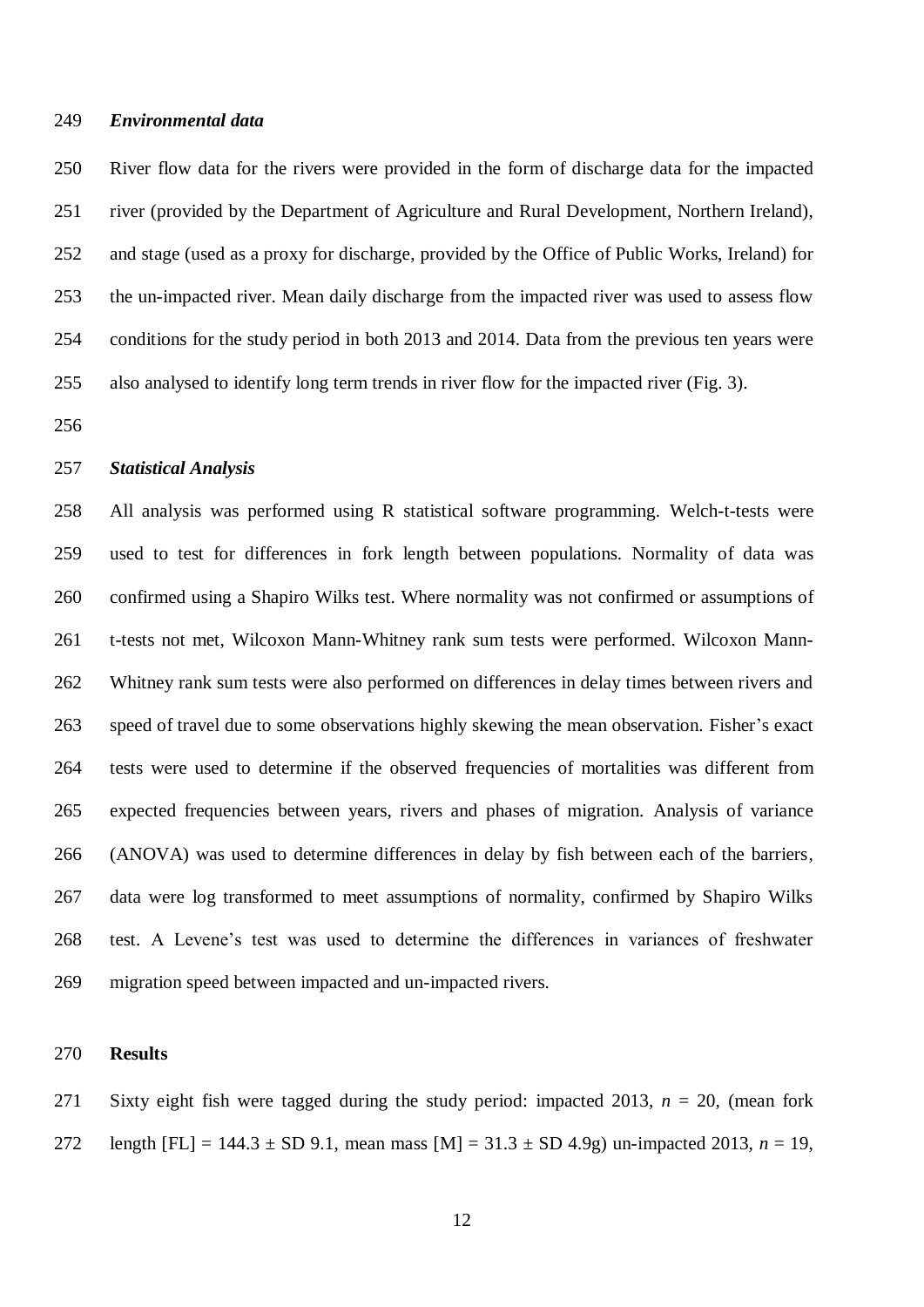(mean FL = 132.2 ± SD 10.8, mean M = 24.8 ± SD 6.3g), impacted 2014, *n* = 29, (mean FL 274 = 135.2  $\pm$  SD 27.3, mean M = 28.8  $\pm$  SD 7.0g). There was a significant difference in fish 275 length between rivers (*t test*,  $t = 2.94$ ,  $p = 0.005$ , d.f. = 36.5,) but no difference in length 276 between years ( $t = 1.49$ ,  $p = 0.14$ , d.f.  $= 46.9$ ) (Table 1). Data from the ALS receiver array was used to estimate survival for all fish over multiple sections along their migration. Data from ALS M5 were removed from the analysis because acoustic noise severely reduced detection efficiency throughout the study period. Fish which were not detected at the first receiver within the array (M1, F1) were eliminated from all further analysis. A lower proportion of 281 fish (41%, n = 12) were detected within the array in 2014 compared to 2013 (85%, n = 17) in 2013. There was no difference in fork length or tag mass to body mass ratios between fish detected within the array and those not detected. The exact fate of undetected fish cannot be directly determined. No smolt was detected at a downstream receiver which was not previously detected at an upstream receiver

 Total escapement (survivorship of fish from first upstream detection zone [M1, F1] to 287 the lough exit to the open coast at either L8/L9) of tagged fish in 2013 was 18% ( $n = 3$ ), and 288 19% ( $n = 3$ ) from the impacted and un-impacted river respectively (Fig. 2). In 2014, loss of ALS L8 prevented total coverage of the lough exit and thus full escapement cannot be determined. A single fish was detected at L9, with no individuals detected at L10 - L12 thus at least one individual did reach the open ocean. Data from 2013 indicates that 50% of fish were detected at either receiver (detection probability of 50%) at L8 and L9. Thus a cautious estimation may indicate two fish likely successfully migrated to the open ocean in 2014.

294 Freshwater survival within the un-impacted river  $(100\%$  per km, n = 17) was not statistically different (*p=*0.53, *Fisher's Exact Test)* from the impacted system (99.9% per km) in 2013. No difference in the number of mortalities between years (p = 0.62, *Fisher's exact test*) was observed for the impacted river. Survival rates were marginally lower during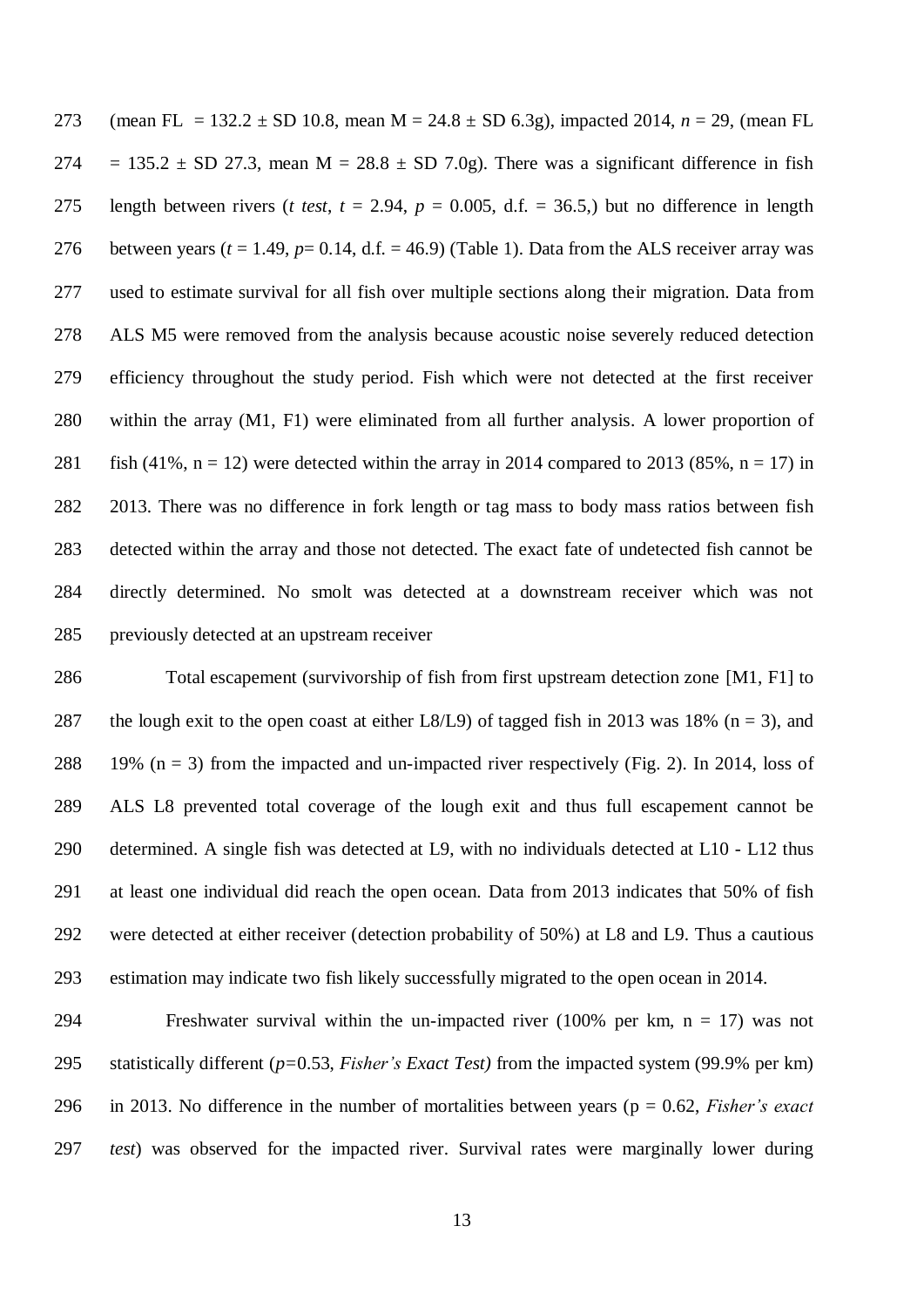estuarine migration for tagged fish from both rivers (impacted 2013 = 99.4% per km, un-299 impacted 2013 = 99% per km) in 2013 (Fig. 2). Significantly lower survival ( $p < 0.01$ , *Fisher's Exact Test*) occurred in the early marine phase of migration (L6 + L7 to L9) in both 301 rivers (impacted  $2013 = 97.4\%$  per km, un-impacted  $2013 = 97.5\%$  per km) and years 302 (impacted 2014 = 97.3% per km), than in the freshwater and estuarine phase (L1/F1 to L6 + L7 [Fig. 2]).

## *Migration Delay*

 Delay, a measure of how long an individual fish remained in the upstream vicinity of a potential manmade (impacted) or within a natural (un-impacted) pool was calculated as the time between first and last detection at each individual freshwater ALS, located immediately upstream of a weir (impacted river) or within a natural pool (un-impacted river) for each individual. Mean delay per fish in 2013 was not significantly different between the un-310 impacted river ( $n = 18$ , median = 0.16hr, range 0-18.2hr) and impacted river ( $n = 17$ , median 311 = 0.17hr, range 0-126.74hr) (Wilcoxon-Mann-Whitney,  $W = 159$ ,  $p = 0.86$ ). Mean delay in 312 2014 in the impacted river (n = 12, median = 0.5hr, range = 0-72.5hr) was not significantly 313 different than in 2013 ( $W = 84$ ,  $p = 0.44$ ). Total Delay (sum of delays at individual receivers, per fish) at some individual obstacles (Table 1) within the impacted river was significantly different between years (M3, *W* = 29, *p* = 0.03; M4, *W* = 24, *p* = 0.03, M7, *W* = 85.5, *p* = 0.03) but not at others (M1, M2, M6).

 Analysis of variance (ANOVA) testing identified no difference in delay between 318 individual obstacles for the un-impacted river  $(F [4, 15] = 1.4, p = 0.3)$  or impacted river in 319 either 2013 (*F*  $[5,57] = 1.8$ ,  $p = 0.1$ ) or 2014 (*F*  $[5,62] = 0.7$ ,  $p = 0.6$ ). Two individuals in 2013 were delayed for 118 and 126 hours respectively at M2, creating outliers that exaggerated the mean delay time from that measured for other fish (Table 1. Median delay at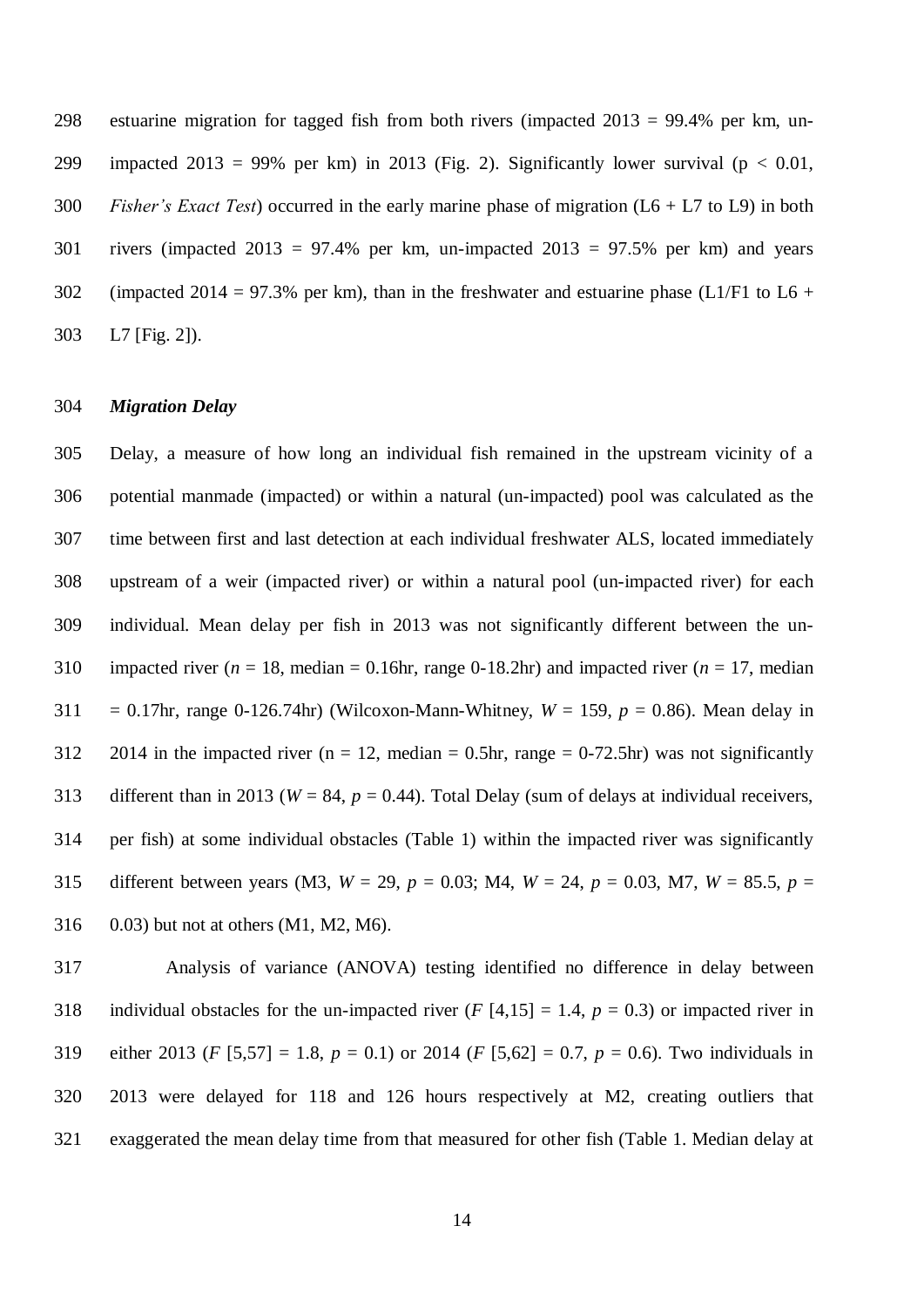M2 = 0.07hrs). Similarly two fish in 2014 were delayed for 49 and 72 hours compared to a median of 0.16hrs (Table 1).



- Figure 2: Survivorship curve of tagged salmon smolts from the three release groups.
- Survivorship is calculated for freshwater (F), estuarine (E), and early marine (M) elements of the migration. Distance 0 is the most upstream ALS with distances calculated downstream
- from this point.
- 
- 
-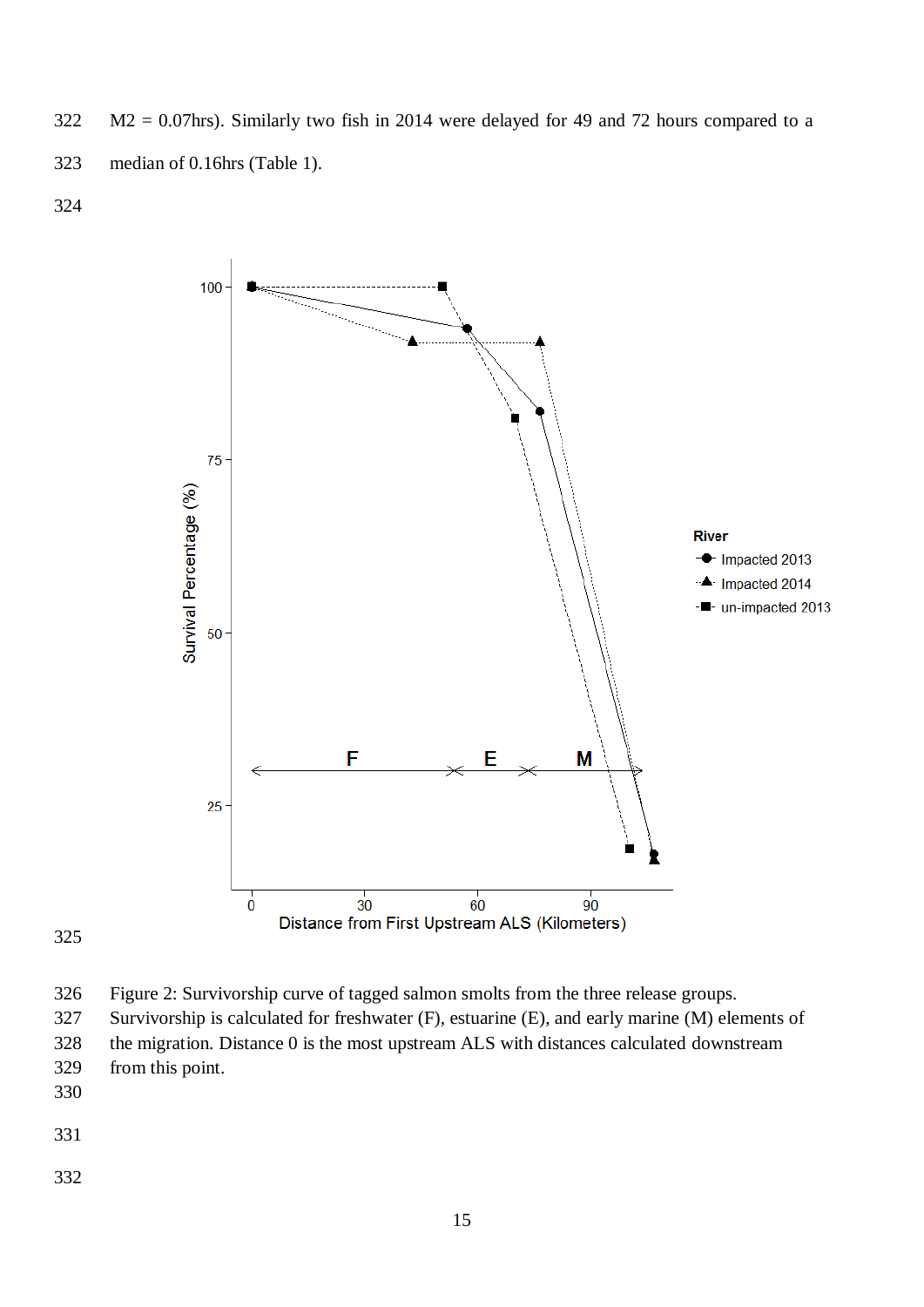333 Table 1: Summary of obstacle type with mean and median time of fish detected at ALS

334 deployments across the study period. Time is not calculated at M5 due to receiver being

335 compromised by excess noise.

336

| <b>Station</b>         | <b>Obstacle type</b>  | <b>Head</b> | <b>Mean (Median) delay (Hours)</b> |            |
|------------------------|-----------------------|-------------|------------------------------------|------------|
| name                   |                       | height      | 2013                               | 2014       |
|                        |                       | (meters)    |                                    |            |
| F1                     | N/A                   | N/A         | 0.06(0.02)                         | <b>NA</b>  |
| F <sub>2</sub>         | N/A                   | N/A         | 0.17(0)                            | <b>NA</b>  |
| F3                     | N/A                   | N/A         | 0.18(0.008)                        | <b>NA</b>  |
| F <sub>4</sub>         | N/A                   | N/A         | 0.08(0.08)                         | <b>NA</b>  |
| F5                     | N/A                   | N/A         | 1.97(0.38)                         | <b>NA</b>  |
| $\mathbf{M1}$          | <b>Broken</b><br>weir | 4.3         | 1.18(0.05)                         | 6.17(0.06) |
|                        | above rapids          |             |                                    |            |
| $\mathbf{M2}$          | Sloping Weir          | 0.75        | 18.86 (0.07)                       | 5.48(0.16) |
| M <sub>3</sub>         | Sloping Weir          | 1.89        | 0.18(0.14)                         | 0.56(0.31) |
| $\mathbf{M}4$          | sloping<br>Two        | $1.5+0.75$  | 0.15(0.11)                         | 6.21(0.97) |
|                        | weirs approx. 30      |             |                                    |            |
|                        | meters apart          |             |                                    |            |
| $\overline{\text{M5}}$ | Over spill weir       | 0.75        | <b>NA</b>                          | <b>NA</b>  |
| <b>M6</b>              | Vertical weir         | 1.2         | 0.07(0.07)                         | 0.04(0)    |
| $\mathbf{M}$ 7         | Sloping weir          | 3.4         | 0.86(0.22)                         | 0.06(0.03) |

337

## 338 *Freshwater Migration*

339 Ground speed was highly variable within river groups. The range in ground speed for the un-340 impacted river was  $2.3 - 17.3$  km.d<sup>-1</sup> and for the impacted river  $1.8 - 103.3$  km.d<sup>-1</sup> across both 341 years.

342 Freshwater ground speed in 2013 in the impacted river (mean  $\pm$  SD, 17.2  $\pm$  22.6, 343 median = 10.6 km.d<sup>-1</sup>) was not significantly different (Wilcoxon rank sum,  $W = 145$ ,  $p = 0.34$ ) 344 to that of the un-impacted river (mean  $\pm$  SD 6.4  $\pm$  4.4, median = 4.6 km.d<sup>-1</sup>). One fish 345 travelling at 41.8 km.d<sup>-1</sup> skewed the mean in the impacted river but was included within the 346 Wilcoxon test. Freshwater ground speed in 2014 was not significantly different to 2013 347 (Wilcox rank sum,  $W = 179.5$ ,  $p = 0.37$ ). A Levene's test indicated no significant difference in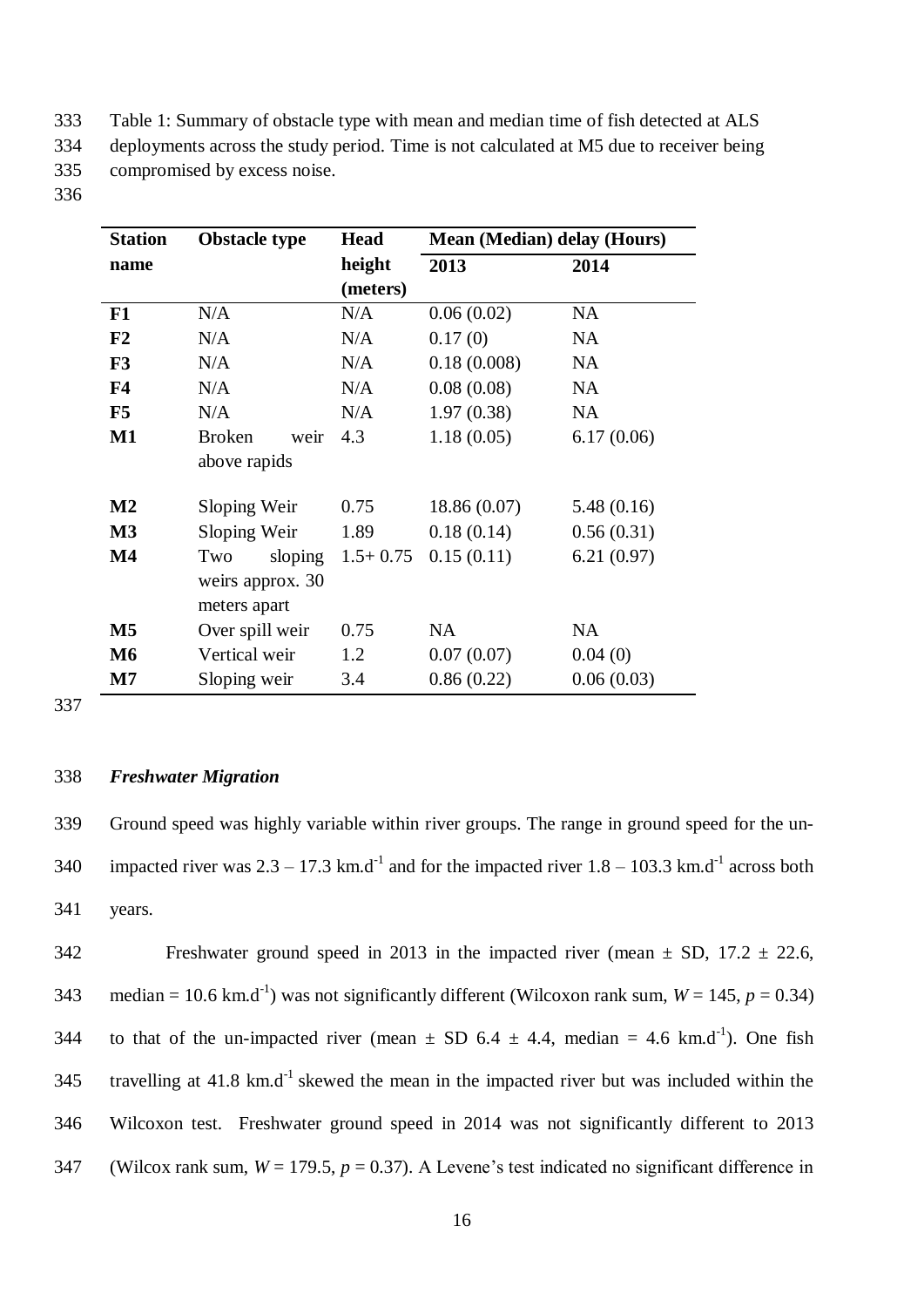348 variances of ground speed between impacted and un-impacted rivers ( $F = 3.46$ ,  $p = 0.07$ ) or 349 between years in the impacted rivers  $(F = 0.53, p = 0.47)$ .

## *Estuary and Early Marine Migration*

 Mean travel time of fish migrating through the estuary was 75 hrs (range 11 hrs – 20 days) at 352 a mean speed of 15 km.d<sup>-1</sup> (range =  $0.9 - 52$  km.d<sup>-1</sup>). There was no significant difference in 353 estuarine ground speed between rivers ( $W= 105$ ,  $p = 0.06$ ) or between years ( $W= 114$ ,  $p =$  0.54). There was no significant difference between freshwater or estuarine ground speeds (*t* = 355  $0.013$ ,  $p = 0.99$ ).

 Data on movements within the sea lough are limited to six individuals in 2013. Mean travel time through the sea lough (30 km) was 59 hrs with a mean ground speed of 19.4 km.d<sup>1</sup> 358 (range =  $4.9 - 48.1$  km.d<sup>-1</sup>). A single individual was successful in reaching L9 in 2014 and did 359 so in 30 hrs at a speed of 24 km.d<sup>-1</sup>.

## *Inter-annual variation in River Discharge*

 River discharge between the two study years contrasted markedly. Flow in the Mourne (impacted river) in 2014 fell below the Q90 exceedance for an extended proportion (16 days) of the migration period, compared to 2013 when it fell below this level only for three days. Indeed river flow in 2013 was considerably higher with seven days being above Q90 compared to only three in 2014. A peak in discharge in mid-April, 2013 sustained moderate flows throughout the migration period. No such peak was present in 2014 resulting in 367 declining low flows from  $10^{th}$  April through to May  $6^{th}$  (Fig. 3).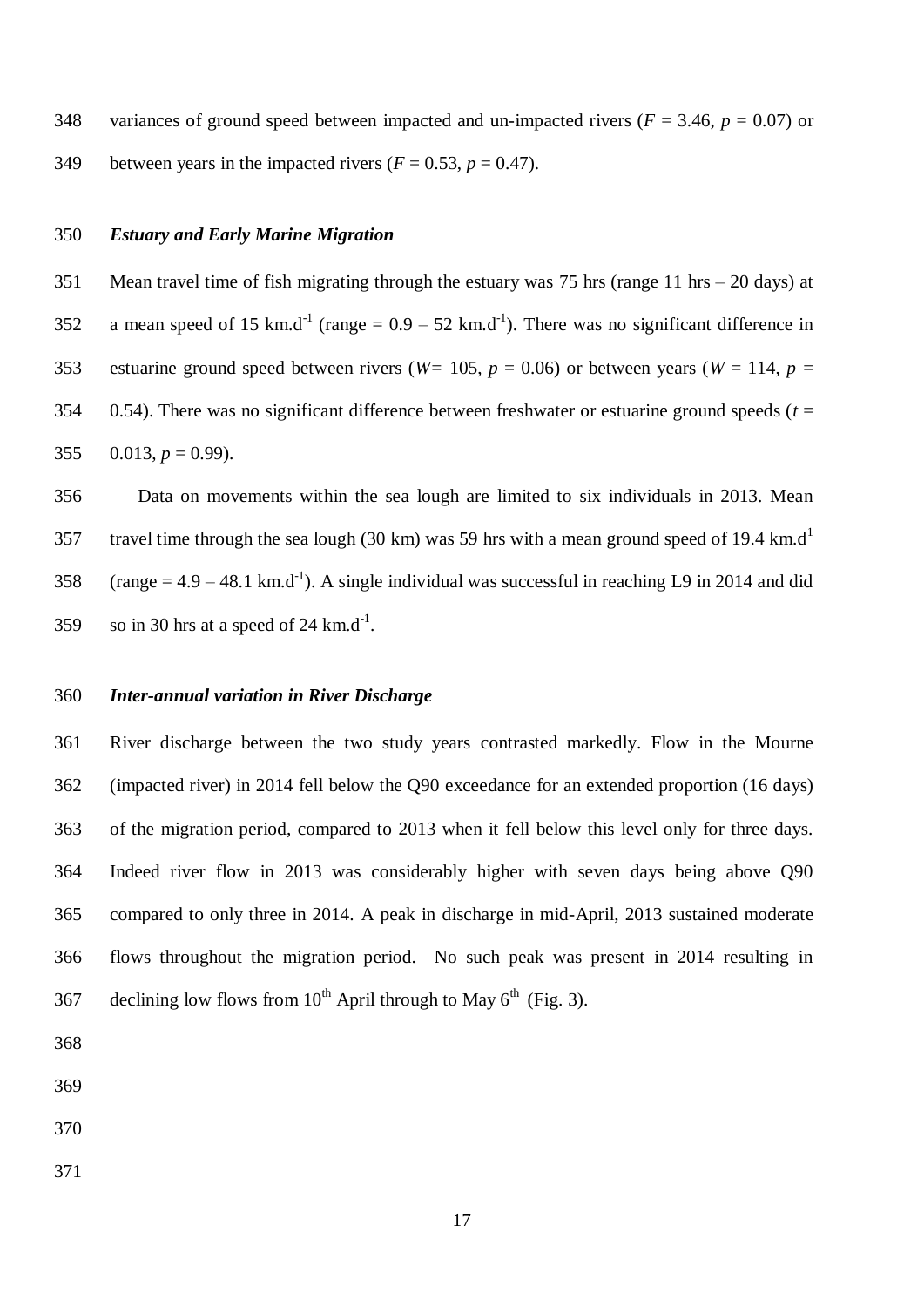

372<br>373 Figure 3: Mean daily flow taken from flow gauging station on the impacted river for 2013 and 2014. Also drawn are flow exceedance percentiles, Q90, Q50 and Q10 flows calculated from mean daily flows of the previous ten years of data during the study period.

## **Discussion**

 This study is the first to compare directly downstream wild Atlantic salmon smolt migration in a river impacted by multiple low head obstacles, with a river un-impacted by such structures in a single catchment and thus subject to the same general environmental conditions. Surprisingly, survival rates during the freshwater phase of migration in the impacted river were high across both years (93%). There was no evidence of differential survival rates between impacted and un-impacted rivers in the one year where this comparison was possible (2013). Whilst acknowledging the modest sample size, this finding contrasts significantly with a number of other studies that indicate that in-stream obstructions,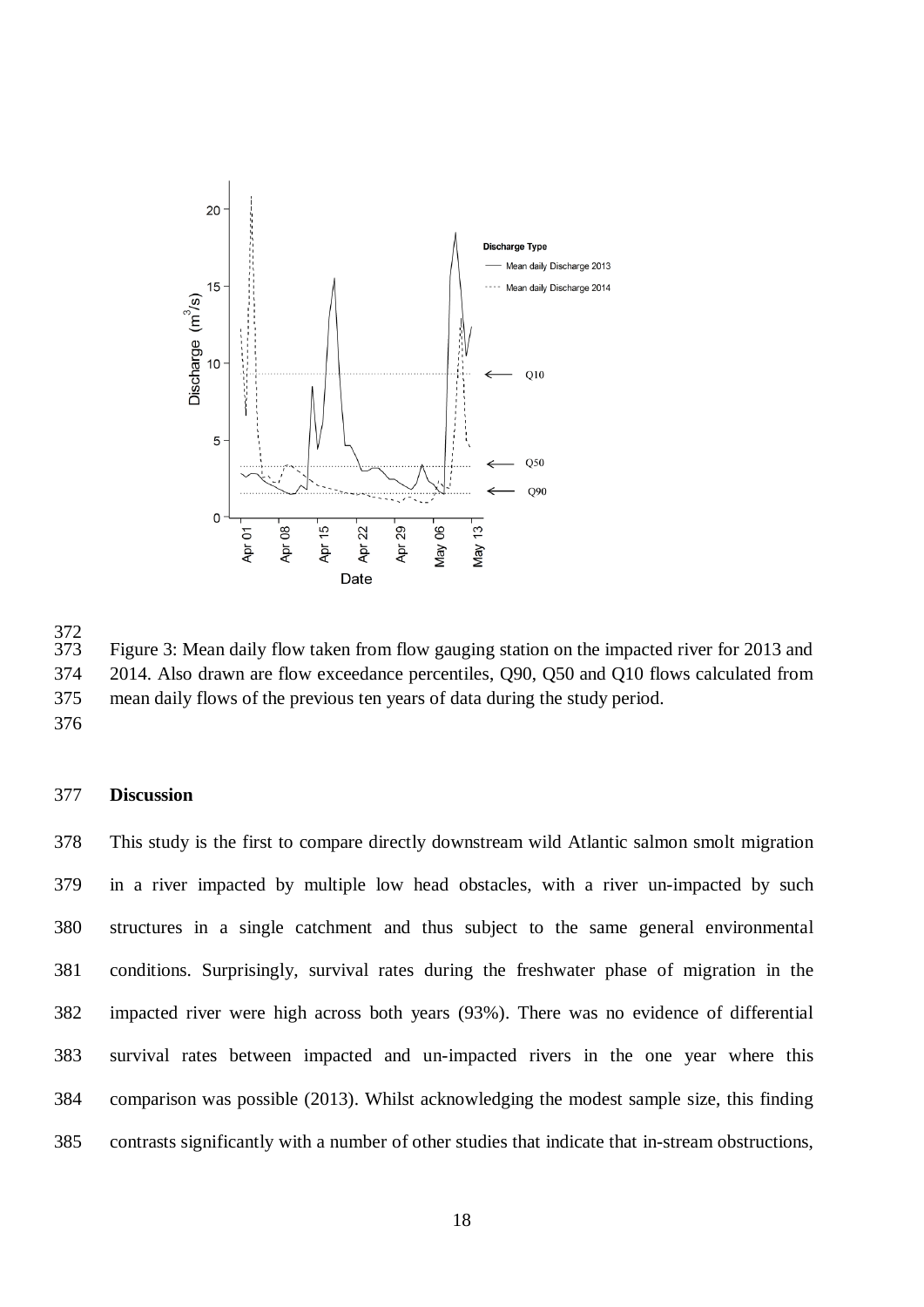including low head ones, contribute to smolt mortality and ultimately reduce smolt escapement (Aarestrup & Koed 2003; Thorstad et al*.,* 2012a; Gauld et al*.,* 2013). Similarly, it has been shown recently that survival rates for Pacific salmon (*Oncorhynchus* species) smolts is higher in rivers which lack large hydro-electric dams (Welch et al., 2008). There are a number of environmental conditions that have the potential to impact upon, migrating salmon and it is highly likely that these differ between catchments. Similarly it is highly likely that barrier effects on smolts might reasonably be expected to be site and catchment specific.

 The freshwater survival rate of Atlantic salmon smolts for the impacted river in this study is broadly in line with that reported in UK rivers with no anthropogenic barrier effects. 395 For example a study in the River Conway, UK, reported survival of 99.4%  $\text{km}^{-1}$  (Moore et al., 396 1995); in the River Test, UK, 95%  $km^{-1}$  was reported (Moore et al., 1998) and in a meta-study 397 (Thorstad et al., 2012) found survivorship in the range 93% - 99.7% km<sup>-1</sup>. The barriers in this study appear similar in format (1-3m head height, overspill weirs) to those described by Gauld et al., (2013) yet mortality rates between the two studies contrasts considerably. It is likely local pressures, such as predation, influence survival differentially across catchments. Salmon populations exhibit both ecological and genetic differences between rivers; it is possible that populations might exhibit local adaptations to their the natal water body (Taylor 1991; Heinimaa et al*.,* 1998; Garcia de Leaniz et al*.,* 2007). In this study there were no differences in mortality between smolts migrating from contrasting rivers during the estuarine migration phase. Thus at least in this study there is no evidence of delayed post-passage effects of low head impoundments on downstream migrating smolts.

 Despite high freshwater and estuarine survival, overall escapement to sea (18%) was relatively low when compared with other studies of river and estuarine smolt migration. For example in the River Tweed, UK between 19 and 45% was recorded (Gauld et al., 2013); in Nova Scotia, Canada, similar escapement was 39-74% in one study (Halfyard et al*.,* 2012); in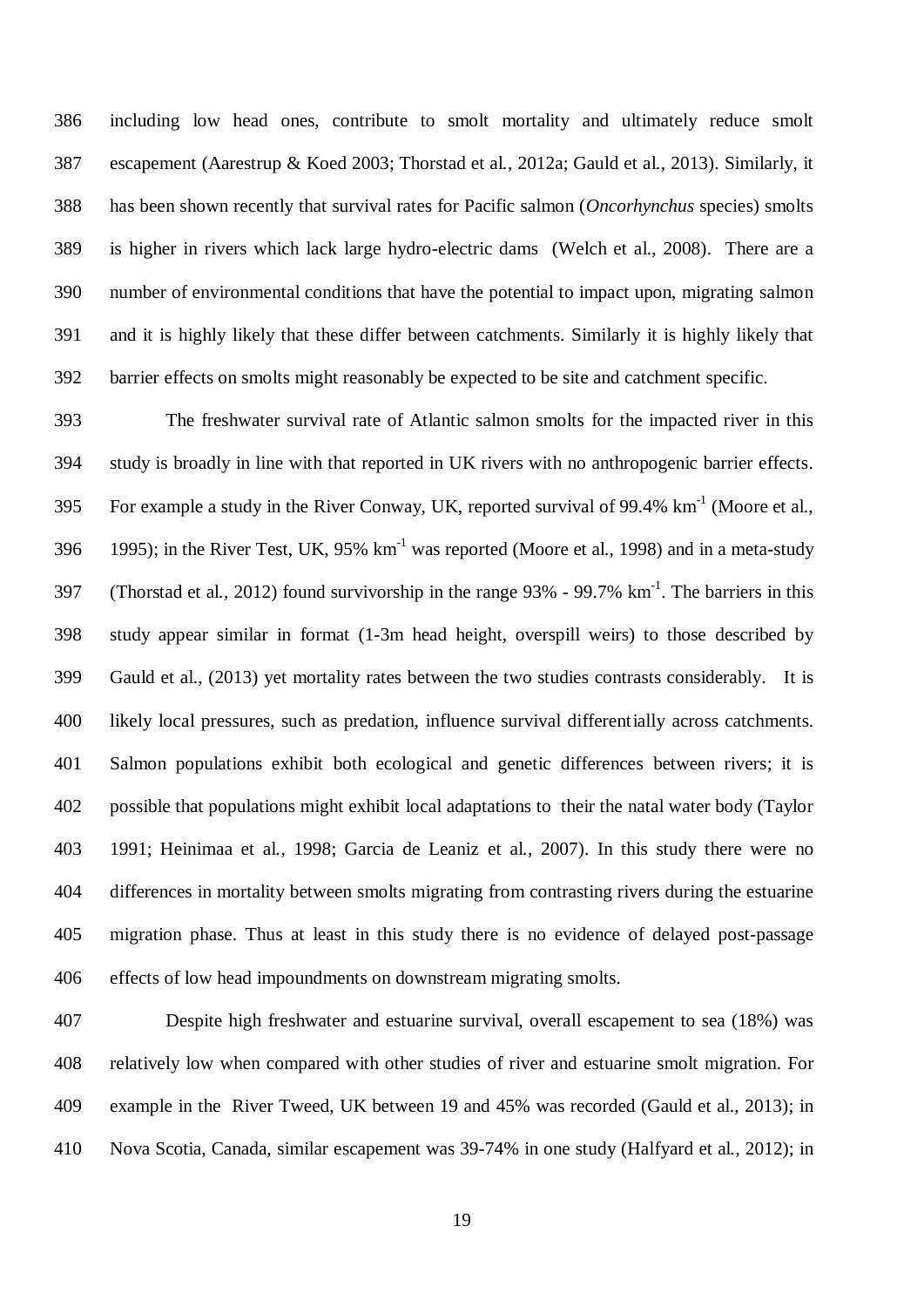the River Lærdalselva, Norway, this was 85% (Urke et al., 2013) and in the Romsdalsfjord System, Norway 35% , (Thorstad et al*.,* 2007). Lough Foyle contains a number of marine fish species, of which spurdog (*Squalus acanthias)* are thought to be present in high densities. Spurdog are a known predator of Pacific salmon smolts (*Oncorhynchus* species) in the Strait of Georgia, and are also a significant source of mortality for seaward migrating smolts; a single individual having been recorded with 17 smolts within its gut (Beamish et al*.,* 1992; Friedland et al*.,* 2012). Previous studies in Norway estimated that cod (*Gadus morhua*) were taking 24.8% of Atlantic salmon smolts from the River Surna (Hvidsten & Møkkelgjerd 1987). Similarly cod and saithe (*Gadus virens*) populations combined were responsible for 20% of smolt mortality in the River Orkla (Hvidsten & Lund 1988). These and other gadoid species are present within Lough Foyle (McGonigle et al., 2011), yet there is little information available on other predator species, such as birds or mammals, or on population numbers of potential predators and their diet. Thus it is difficult to directly quantify the effect of predators on smolt emigration, particularly in areas such as sea loughs and river mouths where predator density is likely to be high and sea migrating smolts may be constrained by geography (Larsson 1985; Greenstreet et al., 1993; Dieperink et al,*.* 2002; Woody et al*.,* 2002; Serrano et al*.,* 2009; Thorstad et al*.,* 2012).

 The fact that survival was not affected by annual variations in flow is somewhat surprising. Exceedingly low flows experienced by migrating smolts in 2014 (18 consecutive days below Q90) apparently did not impact on mortality, migration speeds or delay in freshwater migration when compared with data from a hydrologically typical year in 2013. In contrast, an extended low flow period of 18 days below Q95 in the river Tweed resulted in 44% of smolts failing to pass a single barrier, compared to 9% failure in a 'normal' spring (Gauld et al., 2013). Despite studies identifying a positive relationship between flow and smolt survivorship at both large barriers (Kjelson & Brandes 1989; McCormick et al*.,* 1998)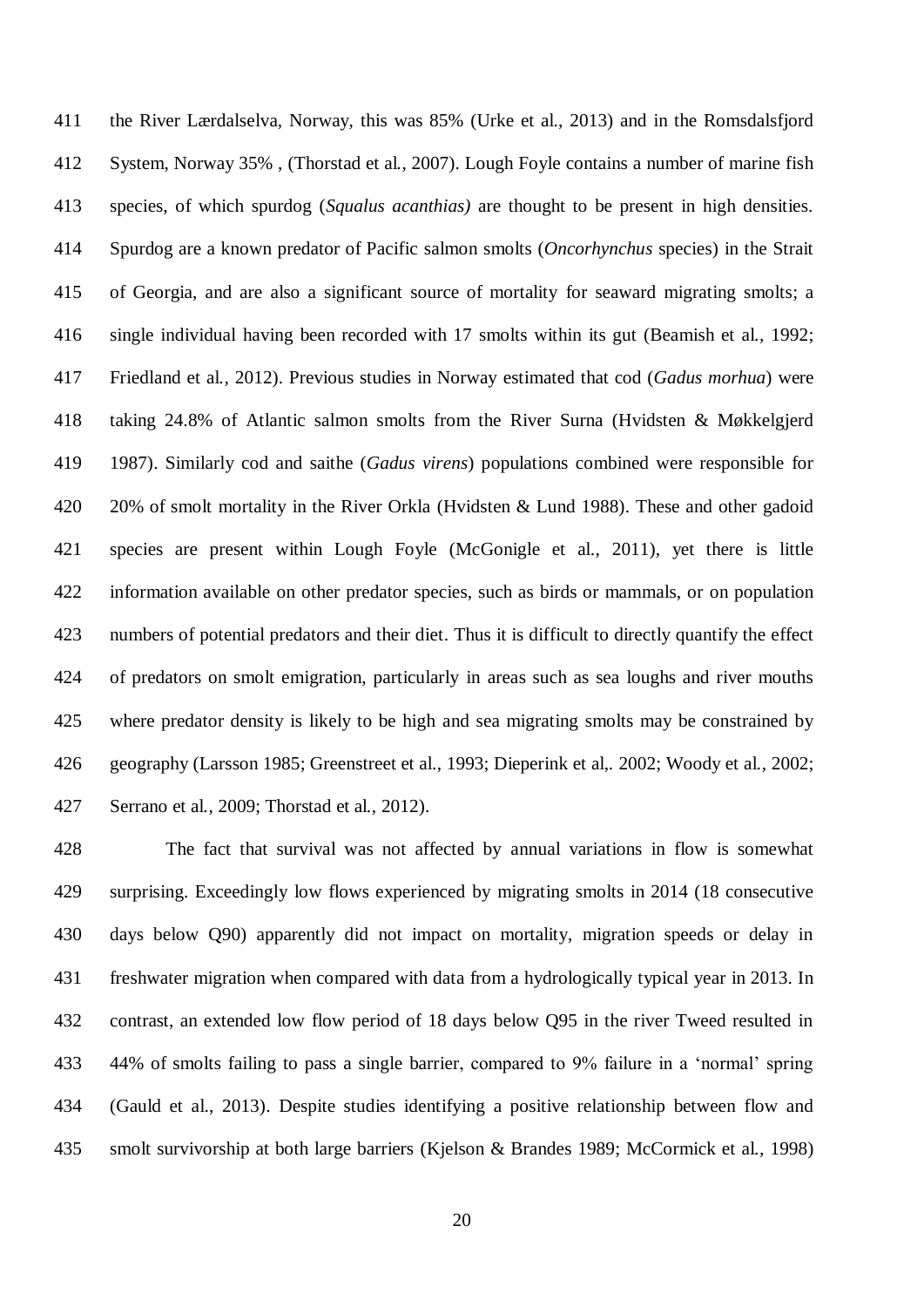and small scale barriers (Gauld et al., 2013), results of the study presented here contrast markedly with these earlier findings. Slack waters above weirs and dams likely create suitable habitat for predatory behaviour that does not normally occur in fast flowing river stretches. Any delay caused by barriers potentially expose fish to predators for a greater period of time thus increasing exposure to potential predators. Although telemetry tagging effects on fish behaviour can occur (Wilson et al., 2017), in this study if any such effect occurred, it was likely to be expressed equally between impacted and un-impacted rivers as the same method was used. The main findings of this study, that survival was high and not different across sites, suggests no obvious tagging effect. Tag effects from the same study system have been explored in a previous paper (Newton et al., 2016). Taken together and in the context to relevant contemporary literature (Cooke et al., 2011; Jepsen et al., 2008; Larsen et al., 2013; Wagner et al., 2011; Brown et al., 1999; Rechiskey and Welch 2010) we conclude that there was no obvious tagging effect resulting in bias in our study.

 Delay and mortality at riverine barriers is regularly reported, however the direct simultaneous comparison of delay in an impacted river to that of a natural system is rare (Thorstad et al*.* 2012a; Cooke & Hinch 2013). This study demonstrated that delays (or natural 'holding' behaviour) resulting from natural pools and impoundments to migration in natural systems can be equivalent. Given that the findings presented here run contrary to several other studies, we tested the magnitude of the effect for its proximity to statistical significance. Thus we simulated a sequential increasing differential in the median travel speed between fish from the two groups (in the impacted and un-impacted rivers) to identify the point where the differential is large enough in magnitude to exhibit a statistically significant difference for P= 0.05. The result shows that the differential in modified travel speed would need to increase 459 from 0.07 ms<sup>-1</sup>, almost two fold to 0.12 ms<sup>-1</sup> to become statistically significantly different. This points to the finding presented here and the conclusions drawn from this as being robust.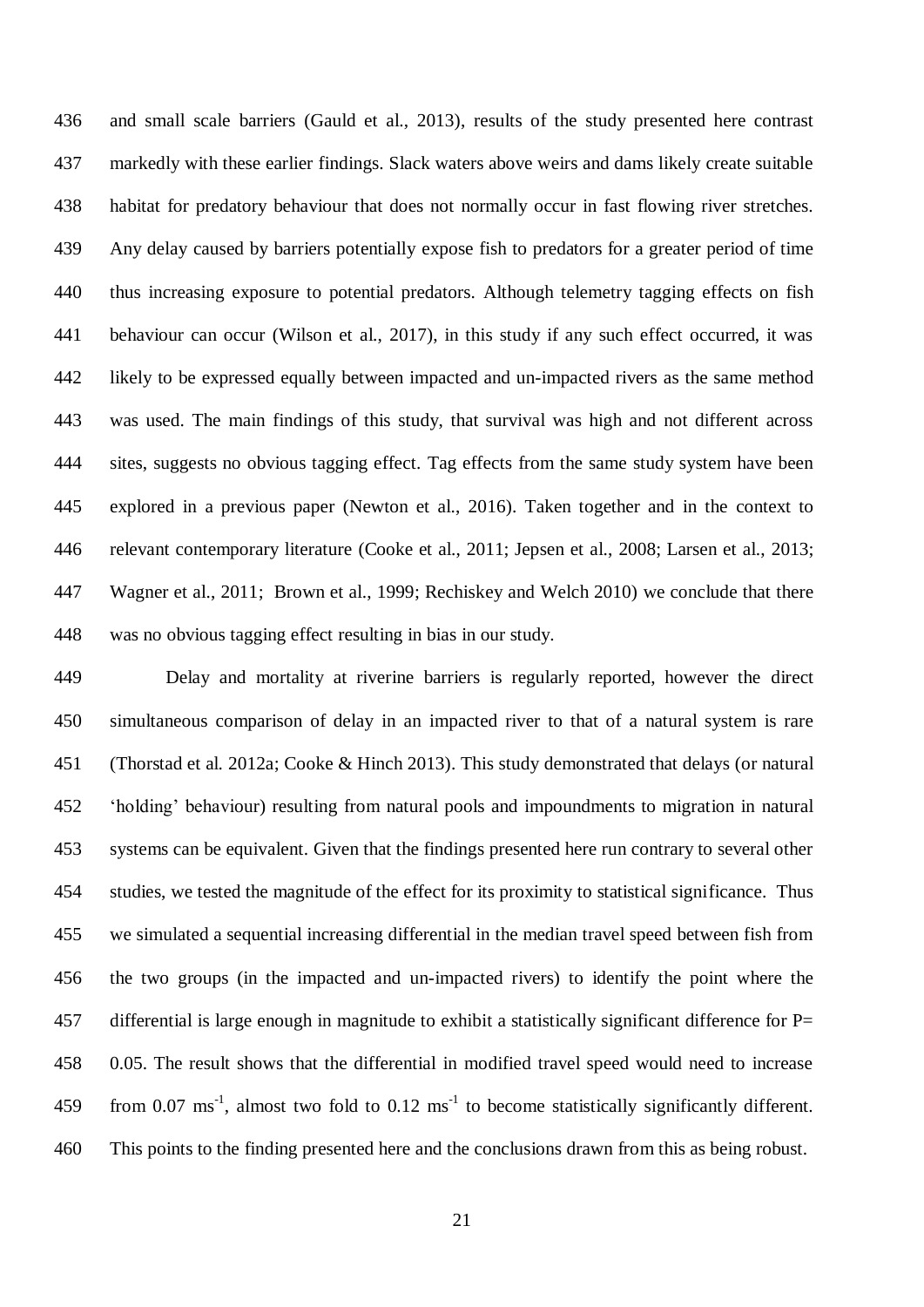Site specific delays can differ significantly between years even when delay throughout the whole system does not. Surprisingly, delay was not different between individual barriers within years despite significant physical differences in barrier construction (Table 1). Because of the existence of natural, but unpredictable, holding behaviour in un-impacted and impacted river systems, it may not be feasible to directly compare downstream passage time of smolts in an impacted reach to that of an un-impacted reach within the same river. Indeed what is perceived as a delay above an obstacle may actually be a natural 'holding' pattern in a pool created by the obstacle. Holding is a natural phenomenon and delay should be measured across a whole emigration period and stream reach rather than at individual sites. Thus care must be taken when attributing the cause of a delay solely to a man-made river obstacle.

 A common limitation in telemetry studies, and applicable here, is that of low sample size, the primary driver of which is transmitter cost. Individuals within a species may differ greatly in their behaviour and behavioural response to environmental variables (Dall et al., 2012). Thus it is sometimes difficult to determine whether results from small sample sizes accurately reflect the wider population they represent. Low sample sizes must be contrasted with the benefit of data collected which cannot be generated through other techniques. Although sample size in this study is relatively small, the high survival rate of fish through freshwater and estuarine portions, across years, supports the primary conclusions. Similarly despite the low number of fish detected reaching the open ocean, mortality rate per kilometre is not dissimilar to that reported in other studies of estuarine and marine migration (Thorstad et al., 2007a). However there is an ever present need for similar telemetry studies with larger sample size and longer time series. In reality, to accurately represent a significant proportion of any smolt population may require thousands of individuals to be tagged due to the vast numbers of downstream migrating juveniles. Although sampling strategies differed between years, the low mortality observed in year 1 (2013) differs substantially from that reported elsewhere and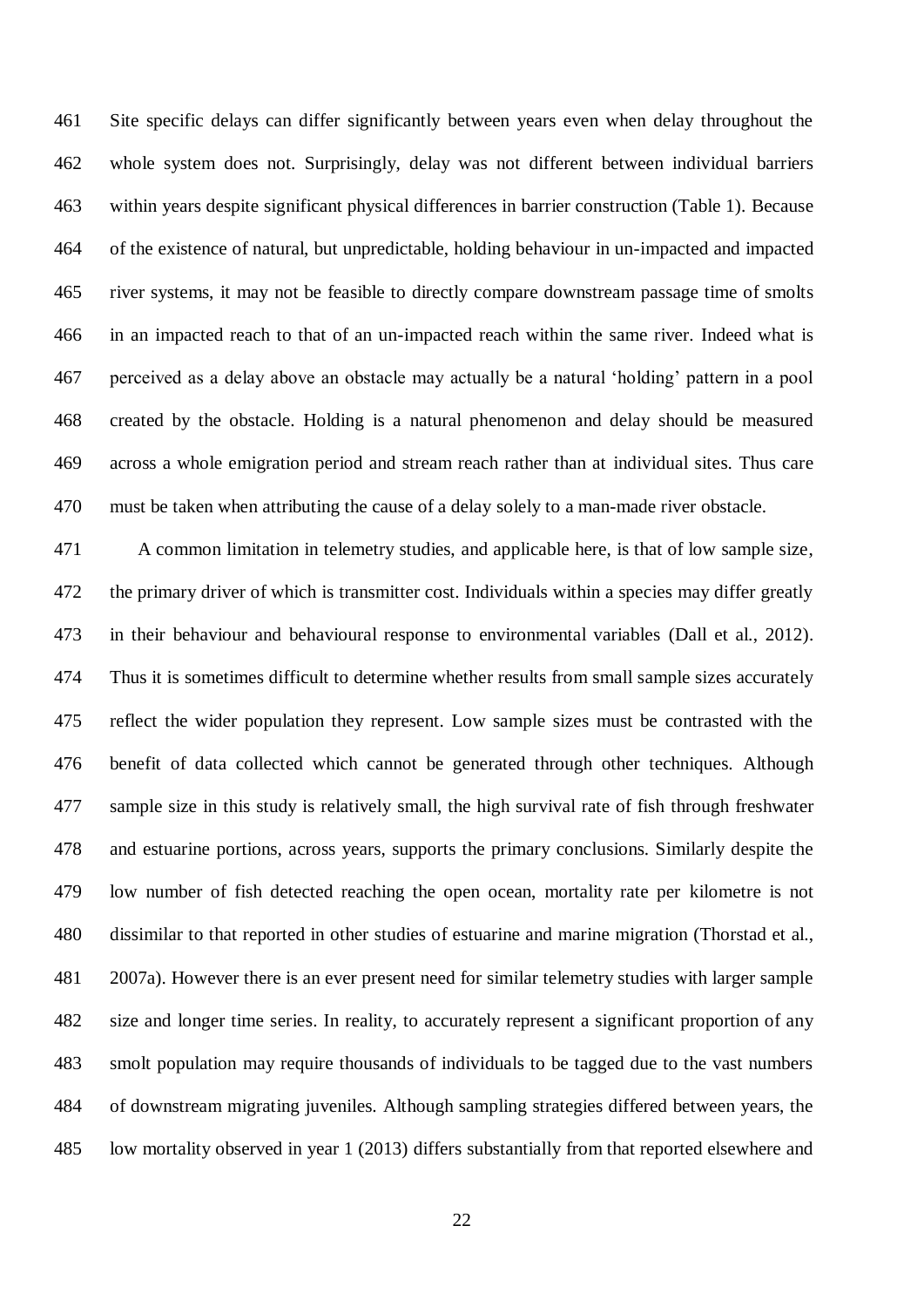requires some interpretation (Lucas & Frear 1997; Ovidio & Philippart 2002; O'Connor et al*.,* 2006; Gauld et al*.,* 2013). Variation in river flow between years has previously been reported to affect smolt survival (Gauld et al., 2013). Repeating this study in the impacted river, across years, enabled the effect of river flow to be eliminated as the cause of high survival. Resource constraints however did not allow for a complete repetition (by virtue of a lack of a full control group in the un-impacted river) of the previous year (2013), yet the similarities between the data (high survival) suggest that survival within the system was generally high and riverine barriers did not elevate mortality.

 Our study raises important questions regarding the migration of Atlantic salmon smolts, in that not all systems with multiple obstacles, although expected to have cumulative effects, may in fact result in elevated mortality. The evidence of this study is that migration through rivers with natural riffle-pool sequences may be no different to that of a system with low head anthropogenic obstacles. It is clear there is a requirement for further studies, with greater sample sizes, of natural migration of wild smolts in un-impacted rivers, before it is possible to attribute mortality and delay to a direct consequence of weirs, dams and engineered in-river structures.

## **Acknowledgements**

 This work was supported by funding from the European Union's INTERREG IVA Programme (project 2859 'IBIS') managed by the Special EU programmes Body. The authors would like to John Pollock and his staff at the Loughs Agency for technical assistance. The authors would also like to thank IBIS students & staff who helped with field work and technical assistance.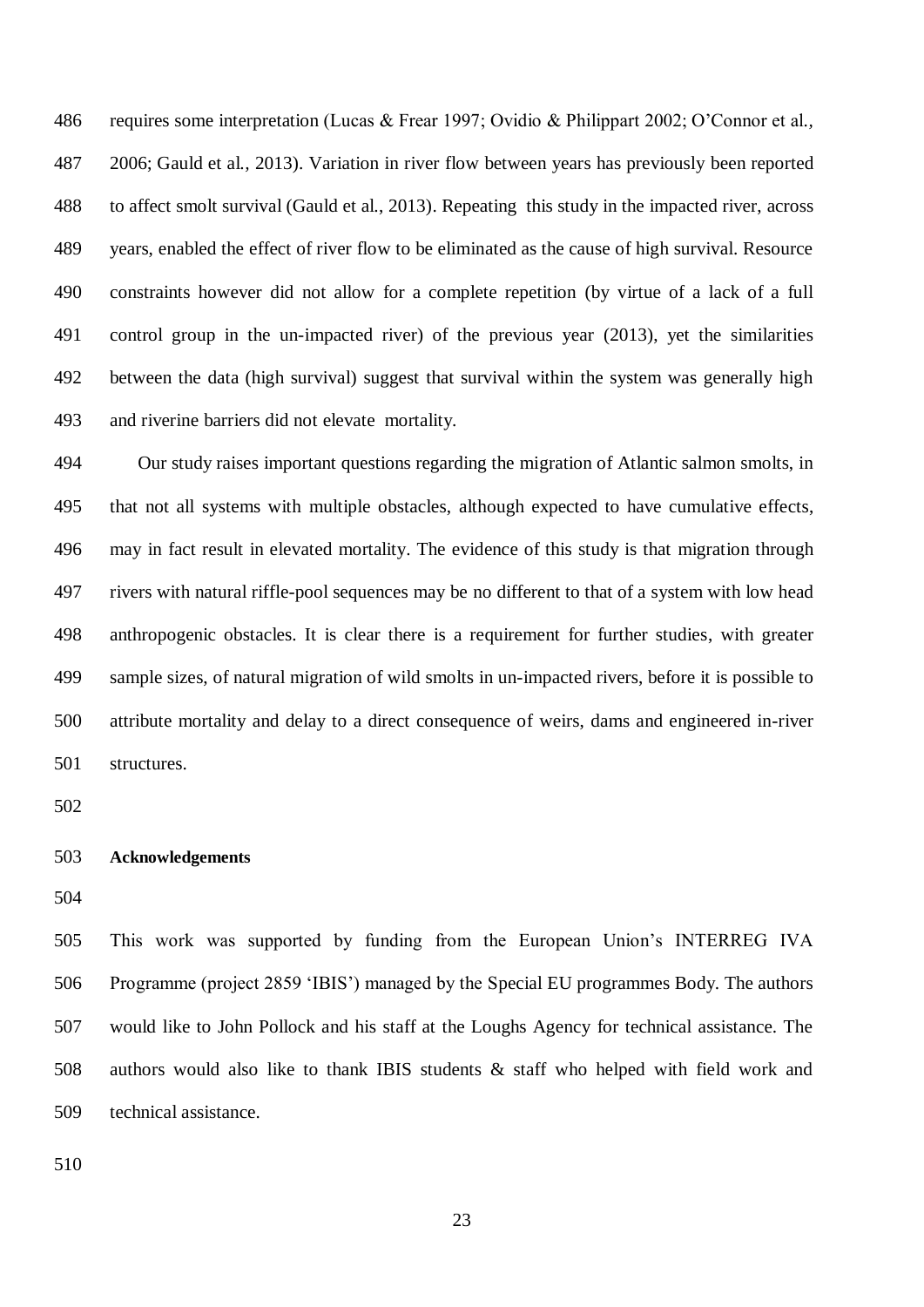# **References**

| 514 | Aarestrup, K., & Koed, A. (2003). Survival of migrating sea trout (Salmo trutta) and Atlantic |
|-----|-----------------------------------------------------------------------------------------------|
| 515 | salmon (Salmo salar) smolts negotiating weirs in small Danish rivers. <i>Ecology of</i>       |
| 516 | Freshwater Fish, 12(3), 169-176. https://doi.org/http://dx.doi.org/10.1034/j.1600-            |
| 517 | 0633.2003.00027.x                                                                             |
| 518 |                                                                                               |
| 519 | Antonio, R. R., Agostinho, A. A., Pelicice, F. M., Bailly, D., Okada, E. K., Henrique, J., &  |
| 520 | Dias, P. (2007). Blockage of migration routes by dam construction: can migratory fish         |
| 521 | find alternative routes? Neotropical Icthyology, 5(2), 177–184.                               |
| 522 | https://doi.org/http://dx.doi.org/10.1590/S1679-62252007000200012.                            |
| 523 |                                                                                               |
| 524 | Baguette, M., Blanchet, S., Legrand, D., Stevens, V. M., & Turlure, C. (2013). Individual     |
| 525 | dispersal, landscape connectivity and ecological networks. Biological Reviews, 88(2),         |
| 526 | 310–26. https://doi.org/http://dx.doi.org/10.1111/brv.12000                                   |
| 527 |                                                                                               |
| 528 | Baras, E., Lambert, H., & Philippart, J. (1994). A comprehensive assessment of the failure of |
| 529 | Barbus barbus spawning migrations through a fish pass in the canalized River Meuse (          |
| 530 | Belgiurn ). Aquatic Living Resources, 7, 181-189.                                             |
| 531 | https://doi.org/http://dx.doi.org/10.1051/alr:1994020                                         |
| 532 |                                                                                               |
| 533 | Baras, E., & Lucas, M. C. (2001). Impacts of man's modification of river hydrology on         |
| 534 | freshwater fish migration: a mechanistic perspective. Ecohydrology and Hydrobiology,          |
| 535 | $1, 291 - 304.$                                                                               |
| 536 |                                                                                               |
| 537 | Beamish, R. J., Thomson, B. L., & Mcfarlane, G. A. (1992). Spiny dogfish predation on         |
| 538 | Chinook and Coho salmon and the potential effects on hatchery-produced salmon.                |
| 539 | Transactions of the American Fisheries Society, 121(Figure 1), 444–455.                       |
| 540 | https://doi.org/http://dx.doi.org/10.1577/1548-8659                                           |
| 541 |                                                                                               |
| 542 | Beier, P., & Noss, R. F. (1998). Do habitat corridors provide connectivity? Conservation      |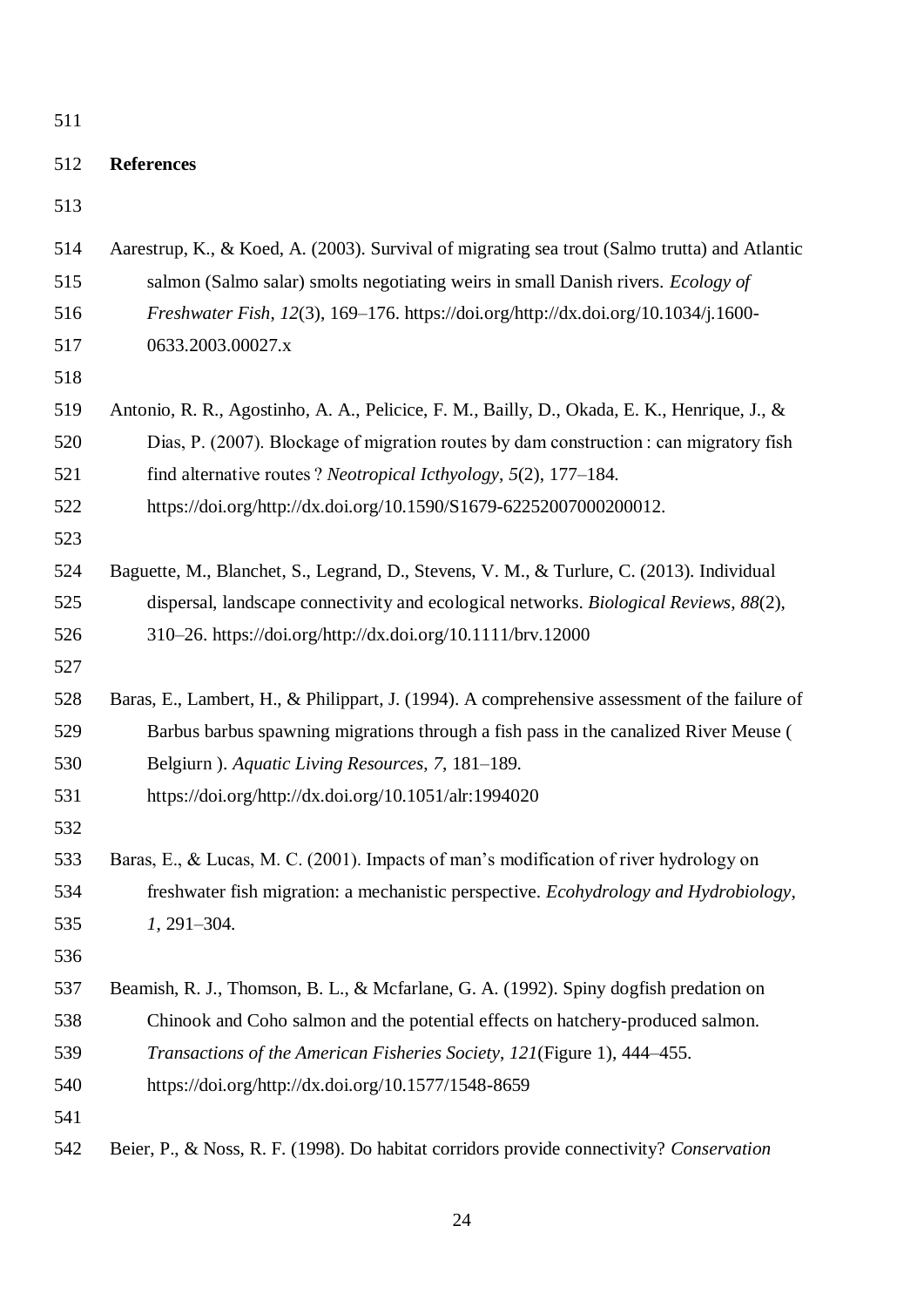*Biology*, *12*(6), 1241–1252. https://doi.org/http://dx. doi.org/10.1046/j.1523- 1739.1998.98036.x Branco, P., Segurado, P., Santos, J. M., Pinheiro, P., & Ferreira, M. T. (2012). Does longitudinal connectivity loss affect the distribution of freshwater fish ? *Ecological Engineering*, *48*, 70–78. https://doi.org/10.1016/j.ecoleng.2011.05.008 Brown, R. S., Cooke, S. J., Anderson, W. G., & Mckinley, R. S. (1999) Evidence to challenge the "2% rule" for biotelemetry. *North Amercian journal of Fisheries Management*, 19, 867 - 871 Caudill, C. C., Daigle, W. R., Keefer, M. L., Boggs, C. T., Jepson, M. A., Burke, B. J., … Peery, C. A. (2007). Slow dam passage in adult Columbia River salmonids associated with unsuccessful migration: delayed negative effects of passage obstacles or condition- dependent mortality ? *Canadian Journal of Fisheries and Aquatic Sciences*, *64*, 979–995. https://doi.org/http://dx.doi.org/10.1139/F07-065 Ceballos, G., & Ehrlich, P. R. (2002). Mammal Population Losses and the Extinction Crisis. *SCIENCE*, *296*(5569), 904–907. https://doi.org/http://dx.doi.org/10.1126/science.1069349 Chanseau, M., & Larinier, M. (1999). The behaviour of returning adult Atlantic salmon (Salmo salar L.) in the vicinity of a hydroelectric plant on the Gave de Pau river (France) as determined by radiotelemetry. In A. Moore & I. Russell (Eds.), *Advances in Fish Telemetry* (pp. 257–264). 

 Cooke, S. J., & Hinch, S. G. (2013). Improving the reliability of fishway attraction and passage efficiency estimates to inform fishway engineering, science, and practice. *Ecological Engineering*, *58*, 123–132. https://doi.org/10.1016/j.ecoleng.2013.06.005

|  | 573 Cooke, S. J., Woodley, C. M., Eppard, M. B., Brown, R. S., & Nielsen, J. L. (2011) |  |  |  |  |  |  |  |  |  |  |  |
|--|----------------------------------------------------------------------------------------|--|--|--|--|--|--|--|--|--|--|--|
|--|----------------------------------------------------------------------------------------|--|--|--|--|--|--|--|--|--|--|--|

Advnacing the surgical implantation of electronic tags in fish: a gap analysis and

research agenda based on review of trends in intracoelomic tagging effects studies.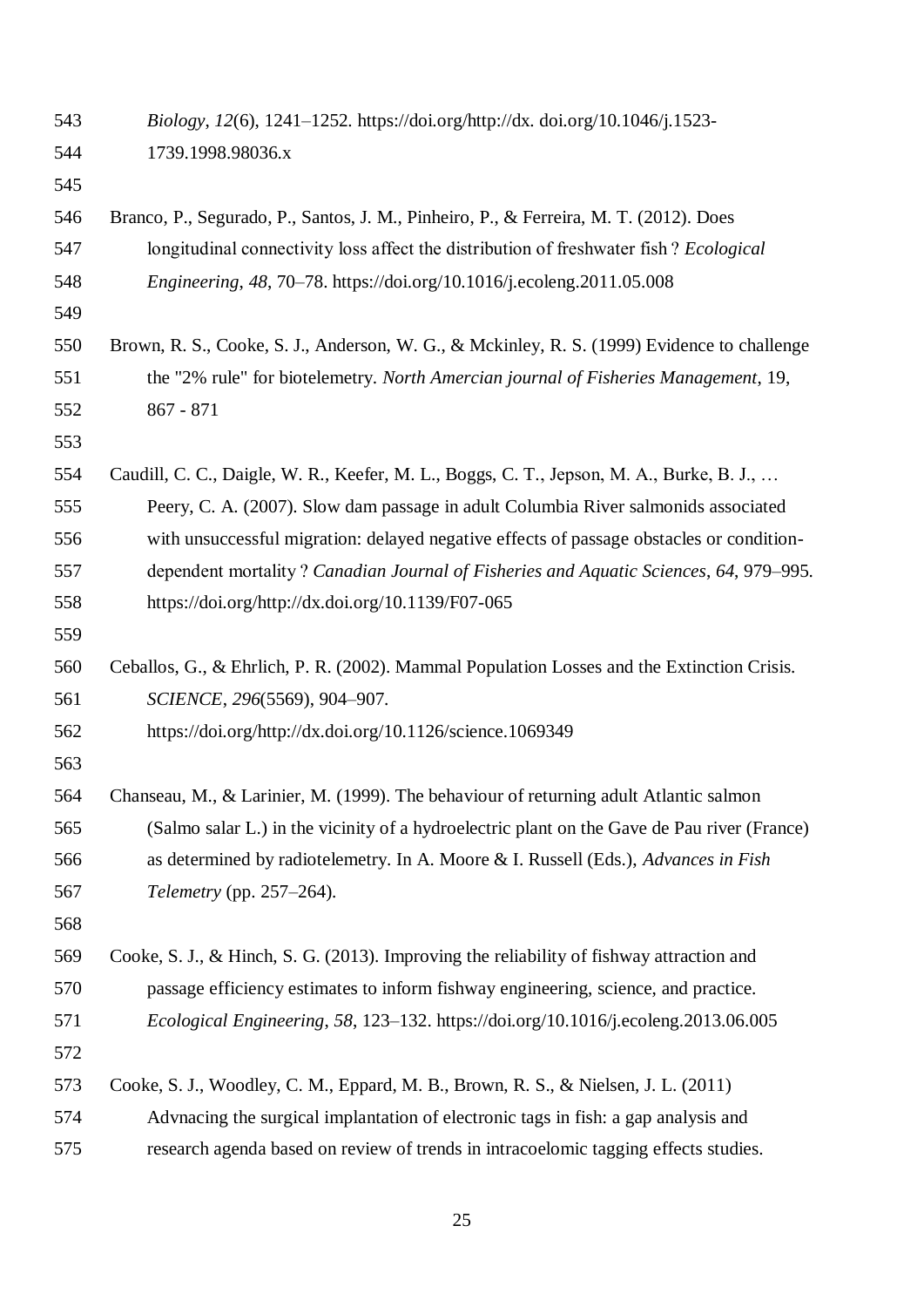*Reviews in Fish Biology and Fisheries.* **21:** 127-151

| 578 |                                                                                                    |
|-----|----------------------------------------------------------------------------------------------------|
| 579 | Cote, D., Kehler, D. G., Bourne, C., & Wiersma, Y. F. (2009). A new measure of longitudinal        |
| 580 | connectivity for stream networks. <i>Landscape Ecology</i> , 24(1), 101-113.                       |
| 581 | https://doi.org/http://dx.doi.org/10.1007/s10980-008-9283-y                                        |
| 582 |                                                                                                    |
| 583 | Dall, S. R. X., Bell, A. M., Bolnick, D. I., & Ratneiks, F. L. W. (2012). An evolutionary          |
| 584 | ecology of individual differences. Ecology Letters, 15(10): 1189 - 1198.                           |
| 585 | doi:10.1111/j.1461-0248.2012.01846.x.                                                              |
| 586 |                                                                                                    |
| 587 | Dieperink, C. (2002). Predation on Atlantic salmon and sea trout during their first days as        |
| 588 | postsmolts. Journal of Fish Biology, 61(3), 848–852.                                               |
| 589 | https://doi.org/10.1006/jfbi.2002.2090                                                             |
| 590 |                                                                                                    |
| 591 | Elosegi, A., Díez, J., & Mutz, M. (2010). Effects of hydromorphological integrity on               |
| 592 | biodiversity and functioning of river ecosystems. Hydrobiologia, 657(1), 199–215.                  |
| 593 | https://doi.org/10.1007/s10750-009-0083-4                                                          |
| 594 |                                                                                                    |
| 595 |                                                                                                    |
| 596 | Environment Agency. (2009). Response to DEFRA consultation: Modernisation of salmon                |
| 597 | and freshwater fisheries legislation; new regulatory order to address the passage of fish          |
| 598 | (for WFD and EU eel regulation).                                                                   |
| 599 |                                                                                                    |
| 600 | Friedland, K. D., Manning, J. P., Link, J. S., Gilbert, J. R., Gilbert, a. T., O'Connell, a. F., & |
| 601 | O'Connell-JR, A. F. (2012). Variation in wind and piscivorous predator fields affecting            |
| 602 | the survival of Atlantic salmon, Salmo salar, in the Gulf of Maine. Fisheries                      |
| 603 | Management and Ecology, 19(1), 22-35. https://doi.org/10.1111/j.1365-                              |
| 604 | 2400.2011.00814.x                                                                                  |
| 605 |                                                                                                    |
| 606 | Garcia de Leaniz, C., Fleming, I. A., Einum, S., Verspoor, E., Jordan, W. C., Consuegra, S.,       |
| 607 | Quinn, T. P. (2007). A critical review of adaptive genetic variation in Atlantic                   |
| 608 | salmon: implications for conservation. Biological Reviews of the Cambridge                         |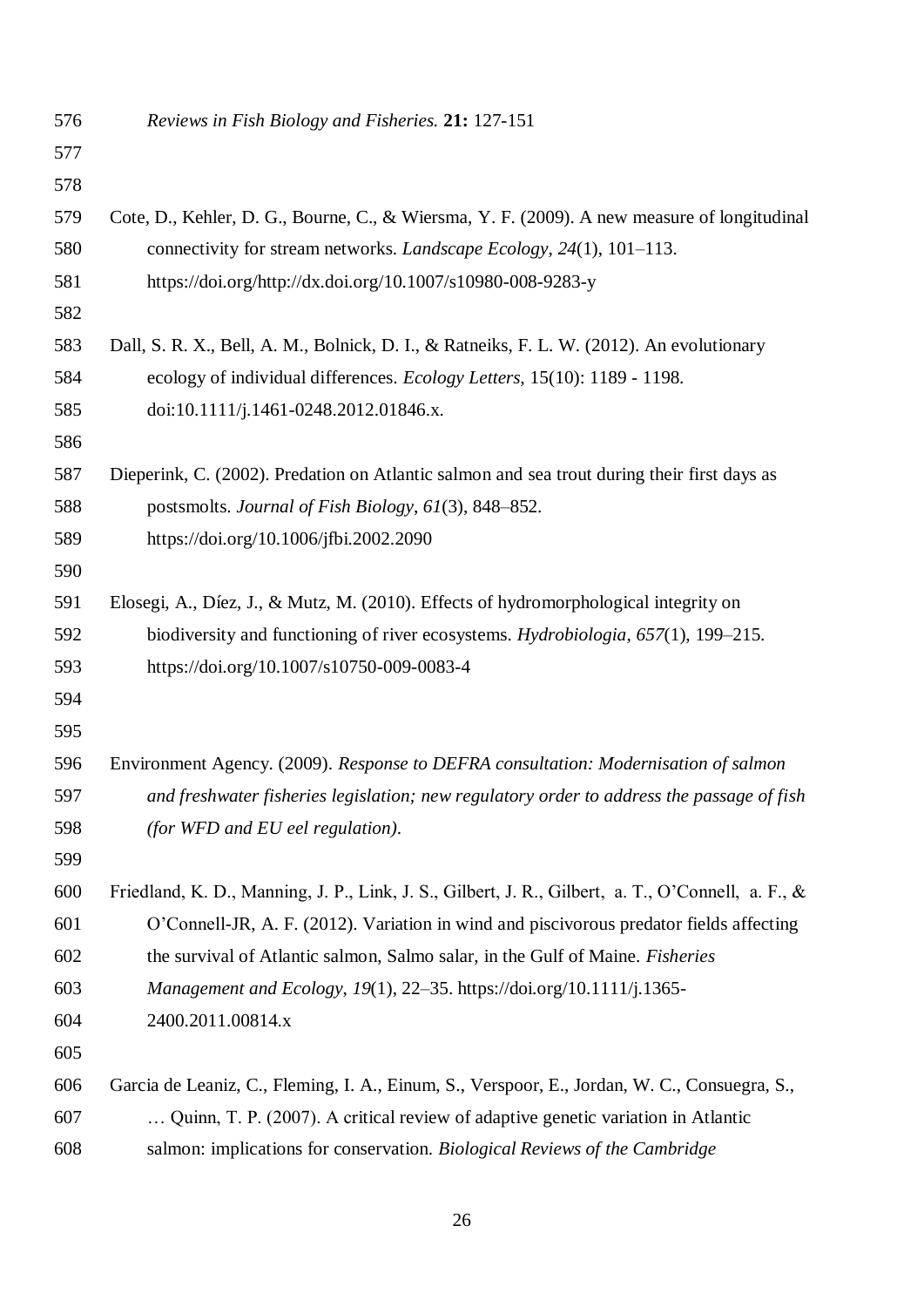*Philosophical Society*, *82*(2), 173–211. https://doi.org/10.1111/j.1469-

Gauld, N. R., Campbell, R. N. B., & Lucas, M. C. (2013). Reduced flow impacts salmonid

185X.2006.00004.x

| 613 | smolt emigration in a river with low-head weirs. The Science of the Total Environment,       |
|-----|----------------------------------------------------------------------------------------------|
| 614 | 458-460, 435-443. https://doi.org/http://dx.doi.org/10.1016/j.scitotenv.2013.04.063          |
| 615 |                                                                                              |
| 616 | Gowans, A. R. D., Armstrong, J. D., & Priede, I. G. (1999). Movements of adult Atlantic      |
| 617 | salmon in relation to a hydroelectric dam and fish ladder. Journal of Fish Biology, 44,      |
| 618 | 713-726. https://doi.org/10.1006/jfbi.1998.0910                                              |
| 619 |                                                                                              |
| 620 | Greenstreet, S. P. R., Morgan, R. I. G., Barnett, S., & Redhead, P. (1993). Variation in the |
| 621 | numbers of shags Phalacrocorax aristotelis and common seals Phoca vitulina near the          |
| 622 | mouth of an Atlantic salmon Salmo salar river at the time of the smolt run. Journal of       |
| 623 | Animal Ecology, 62(3), 565–576. https://doi.org/http://dx.doi.org/10.2307/5205               |
| 624 |                                                                                              |
| 625 | Halfyard, E. a, Gibson, A. J. F., Ruzzante, D. E., Stokesbury, M. J. W., & Whoriskey, F. G.  |
| 626 | (2012). Estuarine survival and migratory behaviour of Atlantic salmon Salmo salar            |
| 627 | smolts. Journal of Fish Biology, 81(5), 1626-1645. https://doi.org/10.1111/j.1095-           |
| 628 | 8649.2012.03419.x                                                                            |
| 629 |                                                                                              |
| 630 | Haro, A., Odeh, M., Noreika, J., & Castro-santos, T. (1997). Effect of Water Acceleration on |
| 631 | Downstream Migratory Behavior and Passage of Atlantic Salmon Smolts and Juvenile             |
| 632 | American Shad at Surface Bypasses. Transactions of the American Fisheries Society,           |
| 633 | 127(1), 118-127. https://doi.org/http://dx.doi.org/10.1577/1548-8659                         |
| 634 |                                                                                              |
| 635 | Heinimaa, S., Erkinaro, J., & Soivio, A. (1998). Differences in the physiological status of  |
| 636 | Atlantic salmon smolts in three tributaries of the River Teno. Aquaculture, 168(1-4), 85-    |
| 637 | 94. https://doi.org/10.1016/S0044-8486(98)00341-X                                            |
| 638 |                                                                                              |
| 639 | Holbrook, C. M., Kinnison, M. T., & Zydlewski, J. (2011). Survival of migrating Atlantic     |
| 640 | salmon smolts through the Penobscot River, Maine: a prerestoration assessment.               |
| 641 | Transactions of the American Fisheries Society, 140(5), 1255–1268.                           |
|     |                                                                                              |
|     | 27                                                                                           |
|     |                                                                                              |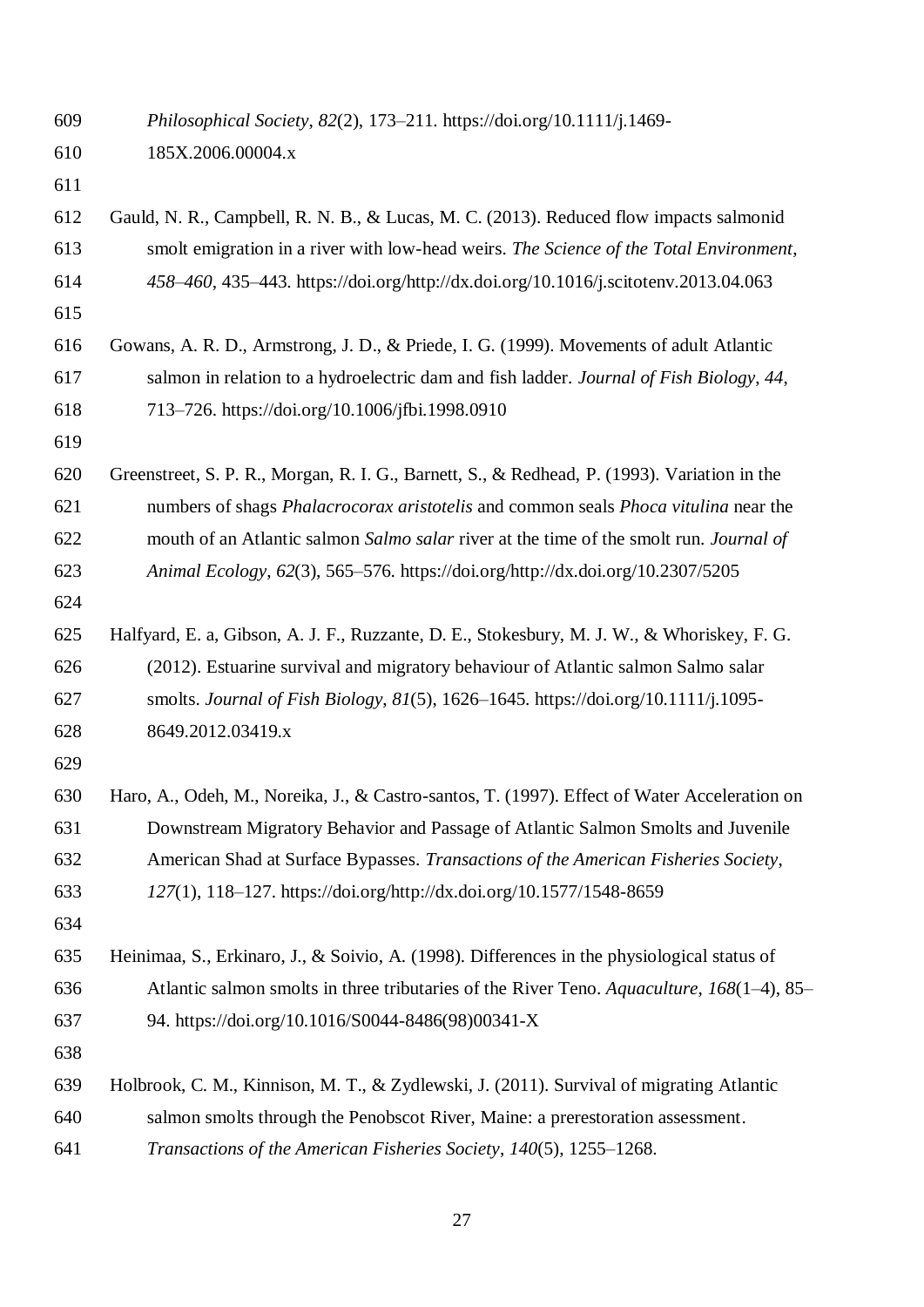| 642 | https://doi.org/http://dx.doi.org/10.1080/00028487.2011.618356                                   |
|-----|--------------------------------------------------------------------------------------------------|
| 643 |                                                                                                  |
| 644 | Hvidsten, N. A., & Johnsen, B. O. (1997). Screening of descending Atlantic salmon (Salmo         |
| 645 | salar L.) smolts from a hydropower intake in the River Orkla, Norway. Nordic Journal             |
| 646 | of Freshwater Research, 73, 44-49.                                                               |
| 647 |                                                                                                  |
| 648 | Hvidsten, N. A., & Lund, R. A. (1988). Predation on hatchery-reared and wild smolts of           |
| 649 | Atlantic salmon,. Journal of Fish Biology, 33, 121–126.                                          |
| 650 |                                                                                                  |
| 651 | Hvidsten, N. A., & Møkkelgjerd, P. I. I. (1987). Predation on salmon smolts, Salmo salar L.,     |
| 652 | in the estuary of the River Surna, Norway. Journal of Fish Biology, 30, 273–280.                 |
| 653 | https://doi.org/http://dx.doi.org/10.1111/j.1095-8649.1987.tb05752.x                             |
| 654 |                                                                                                  |
| 655 | Jager, H. I., Chandler, J. A., Lepla, K. B., & Winkle, W. Van. (2001). A theoretical study of    |
| 656 | river fragmentation by dams and its effects on white sturgeon populations.                       |
| 657 | Environmental Biology of Fishes, 60, 347-361.                                                    |
| 658 | https://doi.org/http://dx.doi.org/10.1023/A:1011036127663                                        |
| 659 |                                                                                                  |
| 660 | Jepsen, N., Christoffersen, M., & Munksgaard, T. (2008) The level of predation used as an        |
| 661 | indicator of tagging/handling effects. Fisheries management and ecology. 15: 365-368             |
| 662 |                                                                                                  |
| 663 | Jepsen, N., Aarestrup, K., Økland, F., & Rasmussen, G. (1998). Survival of radio-tagged          |
| 664 | Atlantic salmon (Salmo salar L) and trout (Salmo trutta L) smolts passing a reservoir            |
| 665 | during seaward migration. Hydrobiologia, 347–353.                                                |
| 666 |                                                                                                  |
| 667 | Kemp, P. S., $\&$ O'Hanley, J. R. (2010). Procedures for evaluating and prioritising the removal |
| 668 | of fish passage barriers: a synthesis. Fisheries Management and Ecology, 17, 297–322.            |
| 669 | https://doi.org/http://dx.doi.org/10.1111/j.1365-2400.2010.00751.x                               |
| 670 |                                                                                                  |
| 671 | Kemp, P. S., Russon, I. J., Waterson, B., Hanley, J. O., & Pess, G. R. (2008).                   |
| 672 | Recommendations for a " coarse-resolution rapid-assessment " methodology to assess               |
| 673 | barriers to fish migration, and associated prioritization tools. Southampton, UK,                |
| 674 | International Centre for Ecohydraulic Research.                                                  |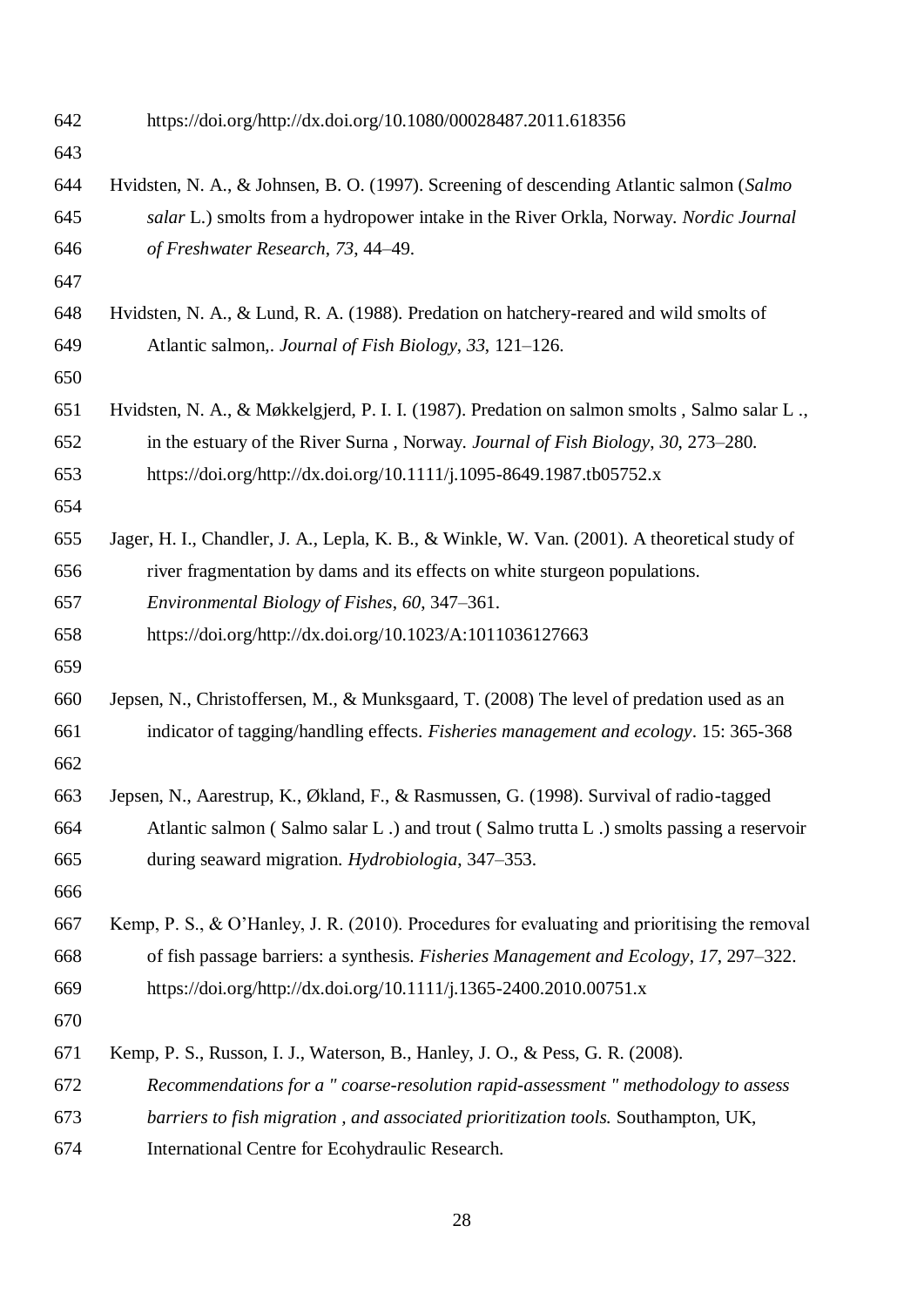| 676 | Kjelson, M. A. A., & Brandes, P. L. (1989). The Use of Smolt Survival Estimates To           |
|-----|----------------------------------------------------------------------------------------------|
| 677 | Quantify the Effects of Habitat Changes On Salmonid Stocks in the Sacramento-San             |
| 678 | Joaquin Rivers, California. In C. D. Levings, L. B. Holtby, & M. A. Henderson (Eds.),        |
| 679 | Proceedings of the National Workshop on Effects of Habitat Alteration on Salmonid            |
| 680 | Stocks (pp. 100–115). Canadian Special Publication of Fisheries and Aquatic Sciences         |
| 681 | 105.                                                                                         |
| 682 |                                                                                              |
| 683 | Koed, A., Jepsen, N., Aarestrup, K., & Nielsen, C. (2002). Initial mortality of radio-tagged |
| 684 | Atlantic salmon (Salmo salar L.) smolts following release downstream of a hydropower         |
| 685 | station. Hydrobiologia, 483, 31–37.                                                          |
| 686 | https://doi.org/http://dx.doi.org/10.1023/A:1021390403703                                    |
| 687 |                                                                                              |
| 688 | Larsen, M. H., Thorn, A. N., Skov, C., & Aarestrup, K. (2013) Effects of passive integrated  |
| 689 | tansponder tags on survival and growth of juvenile Atlantic salmon Salmo salar. Animal       |
| 690 | Biotelemtry 1:19.                                                                            |
| 691 |                                                                                              |
| 692 | Larsson, P. (1985). Predation on migrating smolt as a regulating factor in Baltic salmon,    |
| 693 | Sulmo suluv L., populations, 391-397.                                                        |
| 694 |                                                                                              |
| 695 | Lucas, M. C., & Baras, E. (2001). Migration of freshwater fishes. Oxford, UK: Blackwell.     |
| 696 |                                                                                              |
| 697 | Lucas, M. C., Bubb, D. H., Jang, M. H., Ha, K., & Masters, J. E. G. (2009). Availability of  |
| 698 | and access to critical habitats in regulated rivers: Effects of low-head barriers on         |
| 699 | threatened lampreys. Freshwater Biology, 54, 621-634.                                        |
| 700 | https://doi.org/http://dx.doi.org/10.1111/j.1365-2427.2008.02136.x                           |
| 701 |                                                                                              |
| 702 | Lucas, M. C., & Frear, P. A. (1997). Effects of a flow-gauging weir on the migratory         |
| 703 | behaviour of adult barbel, a riverine cyprinid. Journal of Fish Biology, 50, 382–396.        |
| 704 | https://doi.org/http://dx.doi.org/10.1111/j.1095-8649.1997.tb01366.                          |
| 705 |                                                                                              |
| 706 | McCormick, S. D., Hansen, L. P., Quinn, T. P., & Saunders, R. L. (1998). Movement,           |
| 707 | migration, and smolting of Atlantic salmon (Salmo salar). Canadian Journal of Fisheries      |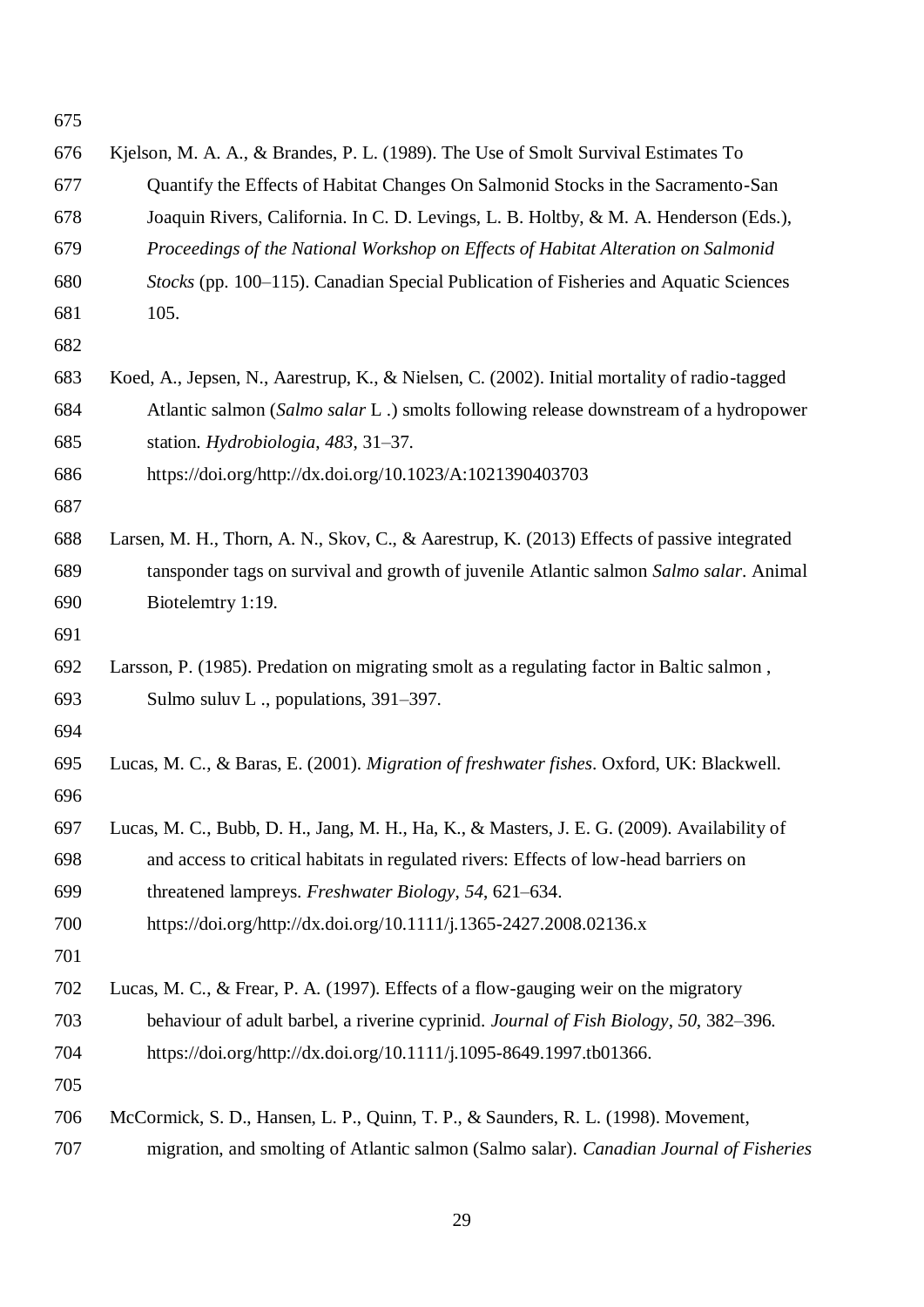| 708 | and Aquatic Sciences, 55(S1), 77-92. https://doi.org/10.1139/cjfas-55-S1-77                  |
|-----|----------------------------------------------------------------------------------------------|
| 709 |                                                                                              |
| 710 | McGonigle, C., McLean, S. & Santiago, R. (2011). Lough Foyle Status Report 2011.             |
| 711 | Retrieved from http://www.loughs-agency.org/fs/doc/publications/2011-status-report-          |
| 712 | foyle-160712.pdf                                                                             |
| 713 |                                                                                              |
| 714 | Meixler, M. S., Bain, M. B., & Walter, M. T. (2009). Predicting barrier passage and habitat  |
| 715 | suitability for migratory fish species. Journal of Ecological Modelling, 220, 2782–2791.     |
| 716 | https://doi.org/10.1016/j.ecolmodel.2009.07.014                                              |
| 717 |                                                                                              |
| 718 | Moore, A., Ives, S., Mead, T. A., & Talks, L. (1998). The migratory behaviour of wild        |
| 719 | Atlantic salmon (Salmo salar L.) smolts in the River Test and Southampton Water,             |
| 720 | southern England. Hydrobiologia, 371/372, 295–304.                                           |
| 721 | https://doi.org/http://dx.doi.org/10.1023/A:1017087524694                                    |
| 722 |                                                                                              |
| 723 | Moore, A., Potter, E. C. E., Milner, N. J., & Bamber, S. (1995). The Migratory behaviour of  |
| 724 | Atlantic salmon (Salmo salar) smolts estuary of the River Conwy, North Wales.                |
| 725 | Canadian Journal of Fisheries and Aquatic Sciences, 52, 1923–1935.                           |
| 726 | https://doi.org/http://dx.doi.org/10.1139/f95-784                                            |
| 727 |                                                                                              |
| 728 | Naughton, G. P., Caudill, C. C., Keefer, M. L., Bjornn, T. C., Stuehrenberg, L. C., & Peery, |
| 729 | C. A. (2005). Late-season mortality during migration of radio-tagged adult sockeye           |
| 730 | salmon (Oncorhynchus nerka) in the Columbia River. Canadian Journal of Fisheries             |
| 731 | and Aquatic Sciences, 62, 30-47. https://doi.org/http://dx.doi.org/10.1139/F04-147           |
| 732 |                                                                                              |
| 733 | Newton, M., Barry, J., Dodd, J. A., Lucas, M. C., Boylan, P., & Adams, C. E. (2016). Does    |
| 734 | size matter? A test of size-specific mortality in Atlantic salmon Salmo salar smolts         |
| 735 | tagged with acoustic transmitters. Journal of Fish Biology, 1-10.                            |
| 736 | https://doi.org/10.1111/jfb.13066                                                            |
| 737 |                                                                                              |
| 738 | O'Connor, J. P., O'Mahony, D. J., O'Mahony, J. M., & Glenane, T. J. (2006). Some impacts     |
| 739 | of low and medium head weirs on downstream fish movement in the Murray Darling               |
| 740 | Basin in southeastern Australia. Ecology of Freshwater Fish, 15(4), 419-427.                 |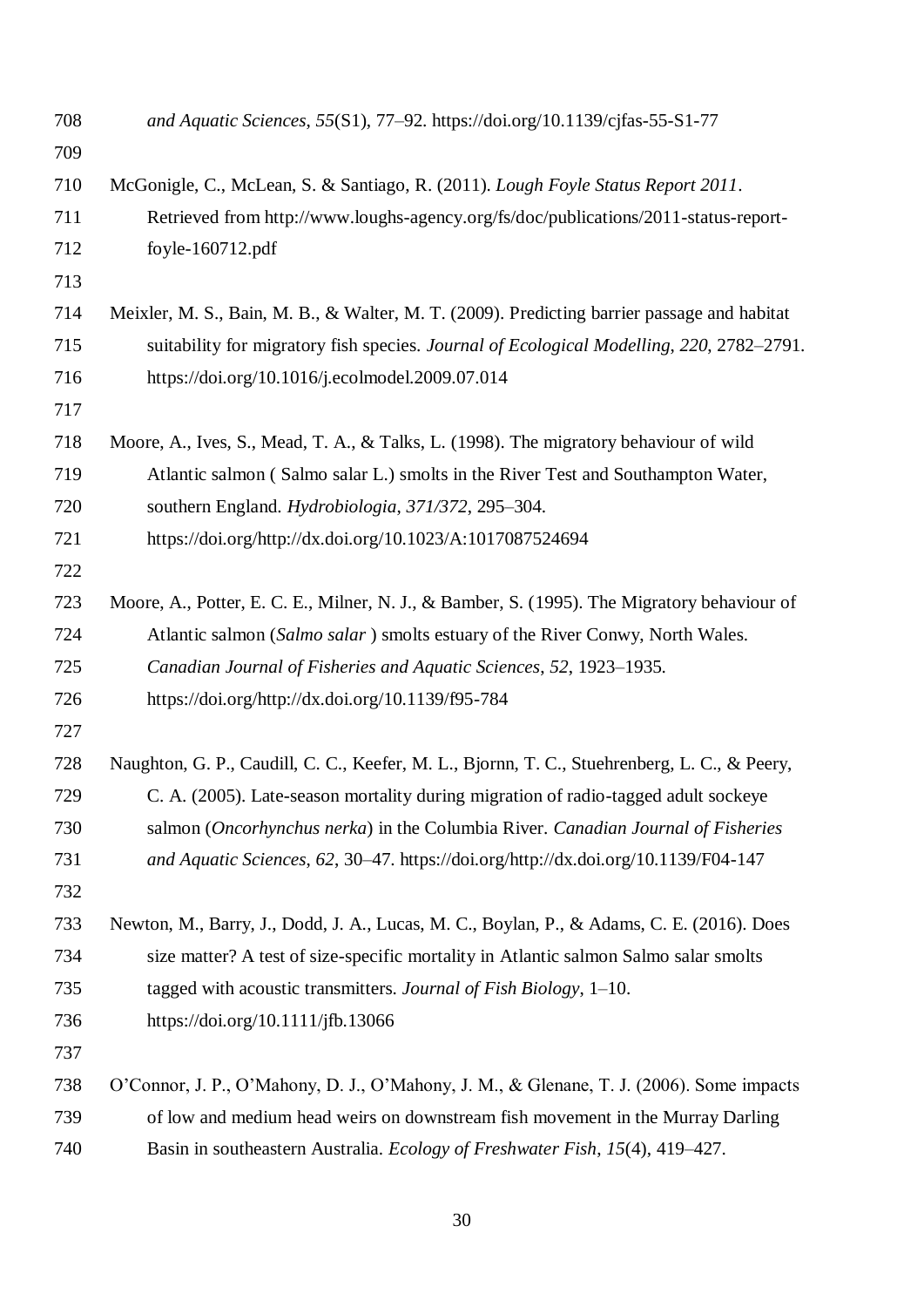| 742<br>O'Hanley, J. R., & Tomberlin, D. (2005). Optimizing the removal of small fish passage<br>743<br>744<br>barriers. Environmental Modeling & Assessment, 10(2), 85–98.<br>745<br>https://doi.org/http://dx.doi.org/10.1007/s10666-004-4268-y<br>746<br>747<br>Ovidio, M., & Philippart, J. (2002). The impact of small physical obstacles on upstream<br>748<br>movements of six species of fish. Hydrobiologia, 483, 55–69.<br>749<br>https://doi.org/http://dx.doi.org/10.1023/A:1021398605520<br>750<br>751<br>tag loss and tag-induced mortality on free-ranging and hatchery-held spring chinook<br>752<br>753<br>salmon (Oncorhynchus tshawytscha) smolts. PNAMP Special Publication: Tagging,<br>754<br>Telemetry and Marking Measures for Monitoring Fish Populations, 2, 71-96<br>755<br>756<br>Roscoe, D. W., Hinch, S. G., Cooke, S. J., & Patterson, D. A. (2011). Fishway Passage and<br>Post-Passage Mortality of up-River migrating Sockeye Salmon in the Seton River,<br>757<br>758<br>British Columbia. River Research and Applications, (27), 693-705.<br>https://doi.org/10.1002/rra<br>759<br>760<br>761<br>Serrano, I., Rivinoja, P., Karlsson, L., & Larsson, S. (2009). Riverine and early marine<br>survival of stocked salmon smolts, Salmo salar L., descending the Testebo River,<br>762<br>Sweden. Fisheries Management and Ecology, 16(5), 386–394.<br>763<br>https://doi.org/10.1111/j.1365-2400.2009.00688.x<br>764<br>765<br>766<br>Smith, I. P., Johnstone, A. D. F., & Smith, G. W. (1997). Upstream migration of adult<br>767<br>Fish Biology, 51, 266–274. https://doi.org/http://dx.doi.org/10.1111/j.1095-<br>768<br>8649.1997.tb01664.x<br>769<br>770<br>771<br>772<br>to Pacific and Atlantic salmon. Aquaculture, 98, 185-207.<br>https://doi.org/http://dx.doi.org/10.1016/0044-8486(91)90383-I<br>773 | 741 | https://doi.org/http://dx.doi.org/10.1111/j.1600-0633.2006.00162.x                             |
|------------------------------------------------------------------------------------------------------------------------------------------------------------------------------------------------------------------------------------------------------------------------------------------------------------------------------------------------------------------------------------------------------------------------------------------------------------------------------------------------------------------------------------------------------------------------------------------------------------------------------------------------------------------------------------------------------------------------------------------------------------------------------------------------------------------------------------------------------------------------------------------------------------------------------------------------------------------------------------------------------------------------------------------------------------------------------------------------------------------------------------------------------------------------------------------------------------------------------------------------------------------------------------------------------------------------------------------------------------------------------------------------------------------------------------------------------------------------------------------------------------------------------------------------------------------------------------------------------------------------------------------------------------------------------------------------------------------------------------------------------------------------------------------------------------------------------------------------------|-----|------------------------------------------------------------------------------------------------|
|                                                                                                                                                                                                                                                                                                                                                                                                                                                                                                                                                                                                                                                                                                                                                                                                                                                                                                                                                                                                                                                                                                                                                                                                                                                                                                                                                                                                                                                                                                                                                                                                                                                                                                                                                                                                                                                      |     |                                                                                                |
|                                                                                                                                                                                                                                                                                                                                                                                                                                                                                                                                                                                                                                                                                                                                                                                                                                                                                                                                                                                                                                                                                                                                                                                                                                                                                                                                                                                                                                                                                                                                                                                                                                                                                                                                                                                                                                                      |     |                                                                                                |
|                                                                                                                                                                                                                                                                                                                                                                                                                                                                                                                                                                                                                                                                                                                                                                                                                                                                                                                                                                                                                                                                                                                                                                                                                                                                                                                                                                                                                                                                                                                                                                                                                                                                                                                                                                                                                                                      |     |                                                                                                |
|                                                                                                                                                                                                                                                                                                                                                                                                                                                                                                                                                                                                                                                                                                                                                                                                                                                                                                                                                                                                                                                                                                                                                                                                                                                                                                                                                                                                                                                                                                                                                                                                                                                                                                                                                                                                                                                      |     |                                                                                                |
|                                                                                                                                                                                                                                                                                                                                                                                                                                                                                                                                                                                                                                                                                                                                                                                                                                                                                                                                                                                                                                                                                                                                                                                                                                                                                                                                                                                                                                                                                                                                                                                                                                                                                                                                                                                                                                                      |     |                                                                                                |
|                                                                                                                                                                                                                                                                                                                                                                                                                                                                                                                                                                                                                                                                                                                                                                                                                                                                                                                                                                                                                                                                                                                                                                                                                                                                                                                                                                                                                                                                                                                                                                                                                                                                                                                                                                                                                                                      |     |                                                                                                |
|                                                                                                                                                                                                                                                                                                                                                                                                                                                                                                                                                                                                                                                                                                                                                                                                                                                                                                                                                                                                                                                                                                                                                                                                                                                                                                                                                                                                                                                                                                                                                                                                                                                                                                                                                                                                                                                      |     |                                                                                                |
|                                                                                                                                                                                                                                                                                                                                                                                                                                                                                                                                                                                                                                                                                                                                                                                                                                                                                                                                                                                                                                                                                                                                                                                                                                                                                                                                                                                                                                                                                                                                                                                                                                                                                                                                                                                                                                                      |     |                                                                                                |
|                                                                                                                                                                                                                                                                                                                                                                                                                                                                                                                                                                                                                                                                                                                                                                                                                                                                                                                                                                                                                                                                                                                                                                                                                                                                                                                                                                                                                                                                                                                                                                                                                                                                                                                                                                                                                                                      |     |                                                                                                |
|                                                                                                                                                                                                                                                                                                                                                                                                                                                                                                                                                                                                                                                                                                                                                                                                                                                                                                                                                                                                                                                                                                                                                                                                                                                                                                                                                                                                                                                                                                                                                                                                                                                                                                                                                                                                                                                      |     | Rechisky, E. L., & Welch, D. W. (2010) Surgical implantation of acoustic tags: Influence of    |
|                                                                                                                                                                                                                                                                                                                                                                                                                                                                                                                                                                                                                                                                                                                                                                                                                                                                                                                                                                                                                                                                                                                                                                                                                                                                                                                                                                                                                                                                                                                                                                                                                                                                                                                                                                                                                                                      |     |                                                                                                |
|                                                                                                                                                                                                                                                                                                                                                                                                                                                                                                                                                                                                                                                                                                                                                                                                                                                                                                                                                                                                                                                                                                                                                                                                                                                                                                                                                                                                                                                                                                                                                                                                                                                                                                                                                                                                                                                      |     |                                                                                                |
|                                                                                                                                                                                                                                                                                                                                                                                                                                                                                                                                                                                                                                                                                                                                                                                                                                                                                                                                                                                                                                                                                                                                                                                                                                                                                                                                                                                                                                                                                                                                                                                                                                                                                                                                                                                                                                                      |     |                                                                                                |
|                                                                                                                                                                                                                                                                                                                                                                                                                                                                                                                                                                                                                                                                                                                                                                                                                                                                                                                                                                                                                                                                                                                                                                                                                                                                                                                                                                                                                                                                                                                                                                                                                                                                                                                                                                                                                                                      |     |                                                                                                |
|                                                                                                                                                                                                                                                                                                                                                                                                                                                                                                                                                                                                                                                                                                                                                                                                                                                                                                                                                                                                                                                                                                                                                                                                                                                                                                                                                                                                                                                                                                                                                                                                                                                                                                                                                                                                                                                      |     |                                                                                                |
|                                                                                                                                                                                                                                                                                                                                                                                                                                                                                                                                                                                                                                                                                                                                                                                                                                                                                                                                                                                                                                                                                                                                                                                                                                                                                                                                                                                                                                                                                                                                                                                                                                                                                                                                                                                                                                                      |     |                                                                                                |
|                                                                                                                                                                                                                                                                                                                                                                                                                                                                                                                                                                                                                                                                                                                                                                                                                                                                                                                                                                                                                                                                                                                                                                                                                                                                                                                                                                                                                                                                                                                                                                                                                                                                                                                                                                                                                                                      |     |                                                                                                |
|                                                                                                                                                                                                                                                                                                                                                                                                                                                                                                                                                                                                                                                                                                                                                                                                                                                                                                                                                                                                                                                                                                                                                                                                                                                                                                                                                                                                                                                                                                                                                                                                                                                                                                                                                                                                                                                      |     |                                                                                                |
|                                                                                                                                                                                                                                                                                                                                                                                                                                                                                                                                                                                                                                                                                                                                                                                                                                                                                                                                                                                                                                                                                                                                                                                                                                                                                                                                                                                                                                                                                                                                                                                                                                                                                                                                                                                                                                                      |     |                                                                                                |
|                                                                                                                                                                                                                                                                                                                                                                                                                                                                                                                                                                                                                                                                                                                                                                                                                                                                                                                                                                                                                                                                                                                                                                                                                                                                                                                                                                                                                                                                                                                                                                                                                                                                                                                                                                                                                                                      |     |                                                                                                |
|                                                                                                                                                                                                                                                                                                                                                                                                                                                                                                                                                                                                                                                                                                                                                                                                                                                                                                                                                                                                                                                                                                                                                                                                                                                                                                                                                                                                                                                                                                                                                                                                                                                                                                                                                                                                                                                      |     |                                                                                                |
|                                                                                                                                                                                                                                                                                                                                                                                                                                                                                                                                                                                                                                                                                                                                                                                                                                                                                                                                                                                                                                                                                                                                                                                                                                                                                                                                                                                                                                                                                                                                                                                                                                                                                                                                                                                                                                                      |     |                                                                                                |
|                                                                                                                                                                                                                                                                                                                                                                                                                                                                                                                                                                                                                                                                                                                                                                                                                                                                                                                                                                                                                                                                                                                                                                                                                                                                                                                                                                                                                                                                                                                                                                                                                                                                                                                                                                                                                                                      |     |                                                                                                |
|                                                                                                                                                                                                                                                                                                                                                                                                                                                                                                                                                                                                                                                                                                                                                                                                                                                                                                                                                                                                                                                                                                                                                                                                                                                                                                                                                                                                                                                                                                                                                                                                                                                                                                                                                                                                                                                      |     |                                                                                                |
|                                                                                                                                                                                                                                                                                                                                                                                                                                                                                                                                                                                                                                                                                                                                                                                                                                                                                                                                                                                                                                                                                                                                                                                                                                                                                                                                                                                                                                                                                                                                                                                                                                                                                                                                                                                                                                                      |     |                                                                                                |
|                                                                                                                                                                                                                                                                                                                                                                                                                                                                                                                                                                                                                                                                                                                                                                                                                                                                                                                                                                                                                                                                                                                                                                                                                                                                                                                                                                                                                                                                                                                                                                                                                                                                                                                                                                                                                                                      |     | Atlantic salmon past a fish counter weir in the Aberdeenshire Dee, Scotland. Journal of        |
|                                                                                                                                                                                                                                                                                                                                                                                                                                                                                                                                                                                                                                                                                                                                                                                                                                                                                                                                                                                                                                                                                                                                                                                                                                                                                                                                                                                                                                                                                                                                                                                                                                                                                                                                                                                                                                                      |     |                                                                                                |
|                                                                                                                                                                                                                                                                                                                                                                                                                                                                                                                                                                                                                                                                                                                                                                                                                                                                                                                                                                                                                                                                                                                                                                                                                                                                                                                                                                                                                                                                                                                                                                                                                                                                                                                                                                                                                                                      |     |                                                                                                |
|                                                                                                                                                                                                                                                                                                                                                                                                                                                                                                                                                                                                                                                                                                                                                                                                                                                                                                                                                                                                                                                                                                                                                                                                                                                                                                                                                                                                                                                                                                                                                                                                                                                                                                                                                                                                                                                      |     |                                                                                                |
|                                                                                                                                                                                                                                                                                                                                                                                                                                                                                                                                                                                                                                                                                                                                                                                                                                                                                                                                                                                                                                                                                                                                                                                                                                                                                                                                                                                                                                                                                                                                                                                                                                                                                                                                                                                                                                                      |     | Taylor, E. B. B. (1991). A review of local adaptation in Salmonidae, with particular reference |
|                                                                                                                                                                                                                                                                                                                                                                                                                                                                                                                                                                                                                                                                                                                                                                                                                                                                                                                                                                                                                                                                                                                                                                                                                                                                                                                                                                                                                                                                                                                                                                                                                                                                                                                                                                                                                                                      |     |                                                                                                |
|                                                                                                                                                                                                                                                                                                                                                                                                                                                                                                                                                                                                                                                                                                                                                                                                                                                                                                                                                                                                                                                                                                                                                                                                                                                                                                                                                                                                                                                                                                                                                                                                                                                                                                                                                                                                                                                      |     |                                                                                                |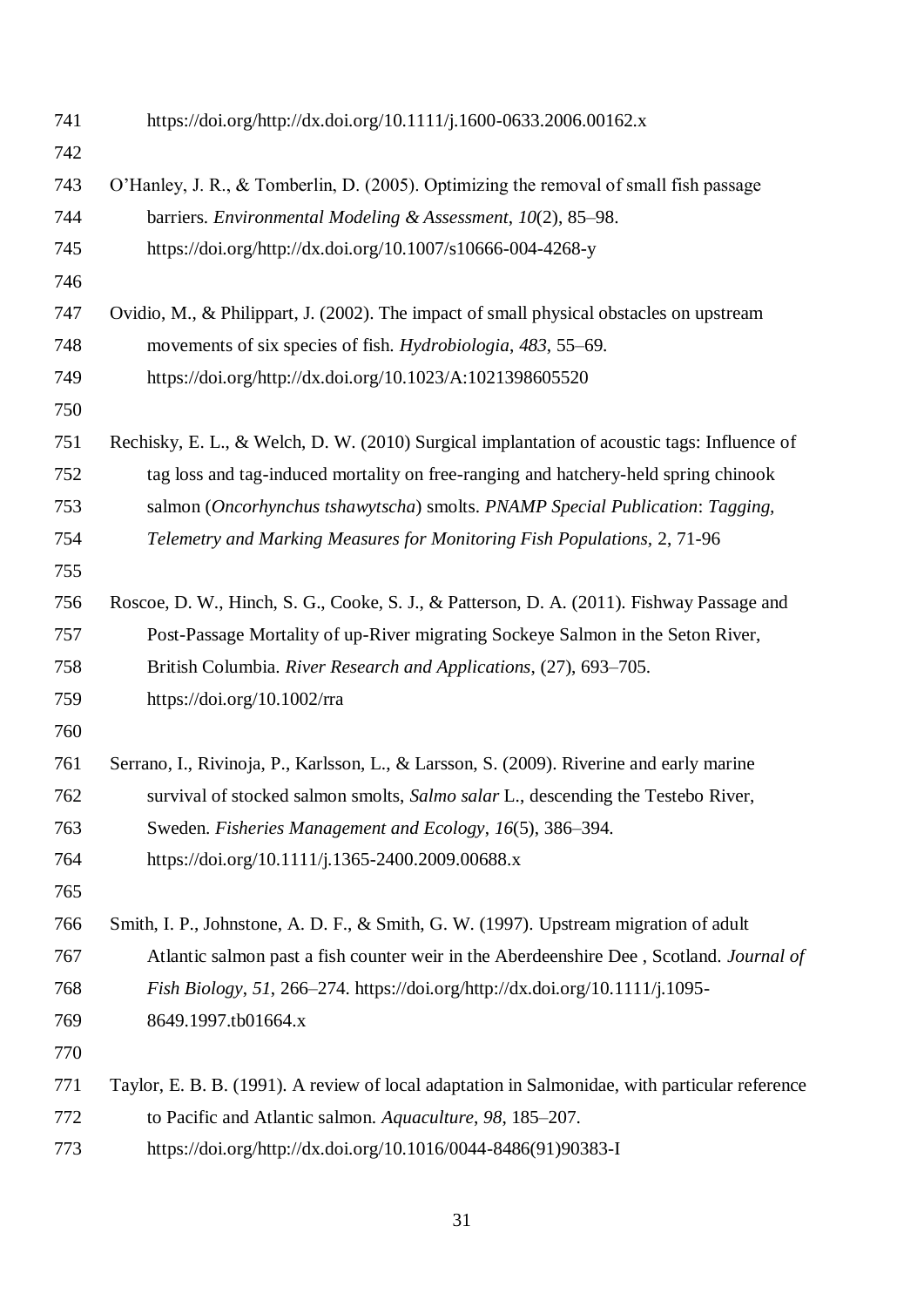| 774 |                                                                                                 |
|-----|-------------------------------------------------------------------------------------------------|
| 775 | Thorstad, E. B., Økland, F., Aarestrup, K., & Heggberget, T. G. (2007a). Factors affecting the  |
| 776 | within-river spawning migration of Atlantic salmon, with emphasis on human impacts.             |
| 777 | Reviews in Fish Biology and Fisheries, 18(4), 345–371.                                          |
| 778 | https://doi.org/http://dx.doi.org/10.1007/s11160-007-9076-4                                     |
| 779 |                                                                                                 |
| 780 | Thorstad, E. B., Økland, F., Finstad, B., Sivertsga, R., Plantalech, N., Bjørn, P. A. A., &     |
| 781 | Mckinley, R. S. S. (2007). Fjord migration and survival of wild and hatchery-reared             |
| 782 | Atlantic salmon and wild brown trout post-smolts. Hydrobiologia, 582, 99–107.                   |
| 783 | https://doi.org/http://dx.doi.org/10.1007/s10750-006-0548-7                                     |
| 784 |                                                                                                 |
| 785 | Thorstad, E. B., Uglem, I., Finstad, B., Chittenden, C. M., Nilsen, R., Økland, F., & Bjørn, P. |
| 786 | A. (2012a). Stocking location and predation by marine fishes affect survival of hatchery-       |
| 787 | reared Atlantic salmon smolts. Fisheries Management and Ecology, 19(5), 400–409.                |
| 788 | https://doi.org/http://dx.doi.org/10.1111/j.1365-2400.2012.00854.x                              |
| 789 |                                                                                                 |
| 790 | Thorstad, E. B., Whoriskey, F., Uglem, I., Moore, A., Rikardsen, A. H. . H., & Finstad, B.      |
| 791 | (2012b). A critical life stage of the Atlantic salmon Salmo salar: behaviour and survival       |
| 792 | during the smolt and initial post-smolt migration. Journal of Fish Biology, 81(2), 500–         |
| 793 | 542. https://doi.org/http://dx.doi.org/10.1111/j.1095-8649.2012.03370.x                         |
| 794 |                                                                                                 |
| 795 | Urke, H. A., Kristensen, T., Ulvund, J. B., & Alfredsen, J. A. (2013). Riverine and fjord       |
| 796 | migration of wild and hatchery-reared Atlantic salmon smolts. Fisheries Management              |
| 797 | and Ecology, 20(6), 544–552. https://doi.org/10.1111/fme.12042                                  |
| 798 |                                                                                                 |
| 799 | Wagner, G. N., Cooke, S. J., Brown, R. S., & Deters, K. A., (2011) Surgical implantation        |
| 800 | techniques for electronic tags in fish. Reviews in Fish Biology and Fisheries. 21: 71-81        |
| 801 |                                                                                                 |
| 802 | Welch, D. W., Rechisky, E. L., Melnychuk, M. C., Porter, A. D., Walters, C. J., Clements, S.,   |
| 803 | & Schreck, C. (2008). Survival of migrating salmon smolts in large rivers with and              |
| 804 | without dams. $PLoS Biology$ , $6(10)$ , e265.                                                  |
| 805 | https://doi.org/http://dx.doi.org/10.1371/journal.pbio.0060265                                  |
| 806 |                                                                                                 |